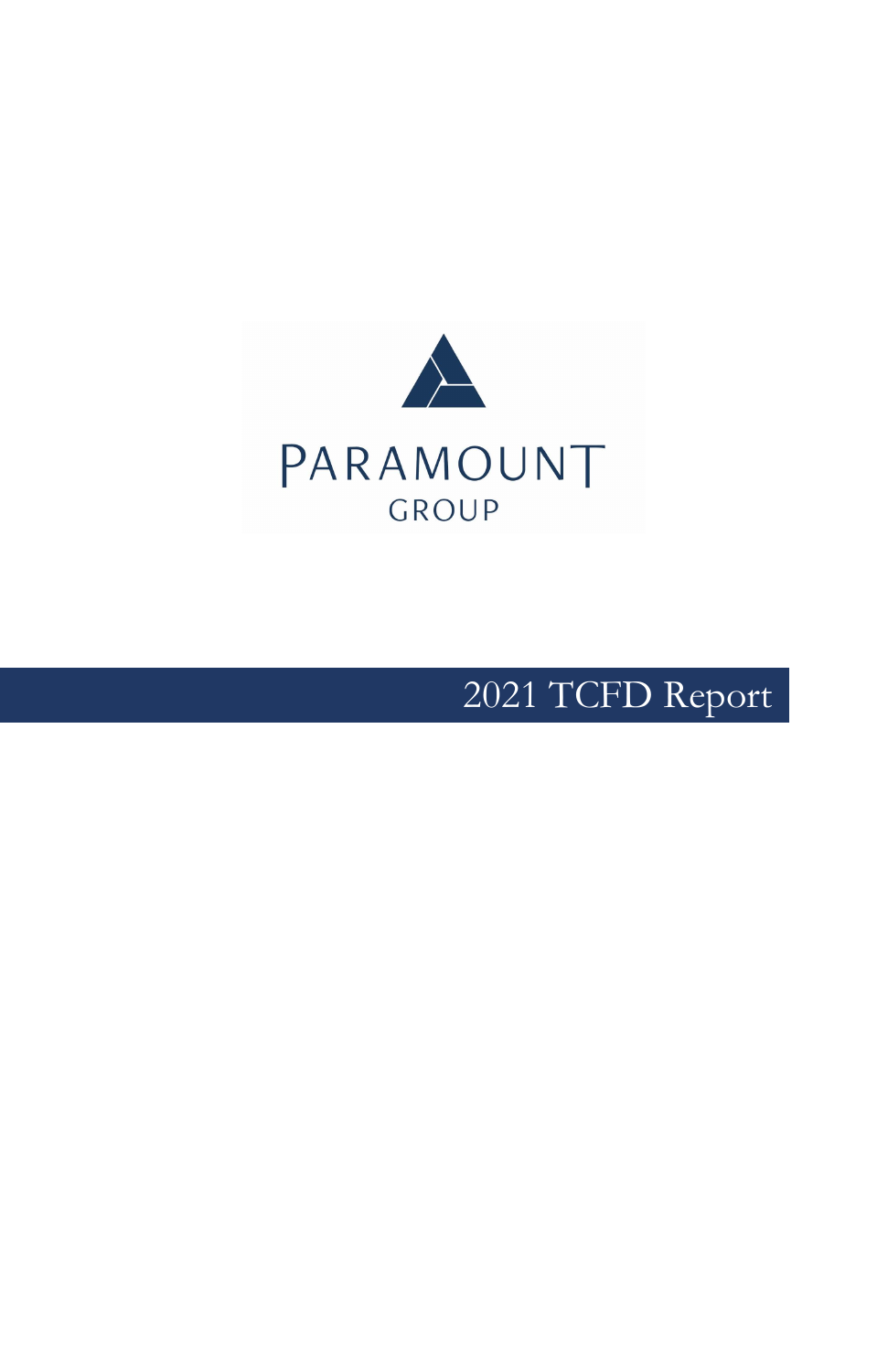Page **1** of **22**

# **ABOUT US**

#### **Corporate Overview**

The Task Force on Climate-Related Financial Disclosures (TCFD) was created by the Financial Stability Board in December of 2015 to improve and increase reporting on climaterelated financial information.<sup>i</sup>

Headquartered in New York City, Paramount Group, Inc. is a fully integrated real estate investment trust that owns, operates, manages, acquires, and redevelops high-quality, Class A office properties located in select central business district submarkets of New York City and San Francisco. Paramount is focused on maximizing the value of its portfolio by leveraging the sought-after locations of its assets and its proven property management capabilities to attract and retain high-quality tenants.

# **ABOUT TCFD**

The TCFD was established to develop recommendations for more effective climate-related disclosures and to enable stakeholders to understand an organization's climate change exposure. TCFD recommendations are structured around four categories that represent core elements of how organizations operate – governance, strategy, risk management, and metrics and targets.<sup>iii</sup>

We are an industry leader in sustainability initiatives that have helped us to manage operating costs, attract and retain premium tenants, and ultimately enhance portfolio value. Paramount's Office REIT portfolio is 100% LEED, ENERGY STAR, and Fitwel certified.<sup>iv</sup>

Effective climate-related disclosures aim to enable more informed investment, credit, and insurance-underwriting decisions and, in turn, enable stakeholders to understand the concentrations of carbon-related assets in the financial sector and the financial system's exposures to climate-related risks. The TCFD published its original climate-related financial disclosure recommendations in 2017 and updates these recommendations on an annual basis.<sup>ii</sup> These recommendations are designed to help companies provide better information to support informed capital allocation.

Paramount has been a supporter of TCFD since its launch in 2015 and has disclosed climate change as an emerging risk in both our annual and sustainability reports since 2019. We disclose information on our greenhouse gas (GHG) emissions and our emission reduction targets, and how we plan to achieve these targets in annual responses to the CDP's Climate Change Questionnaire and the Global Real Estate Sustainability Benchmark (GRESB).<sup>v</sup>

# **PARAMOUNT AND TCFD**

At Paramount, we leverage the TCFD framework to incorporate climate-related risks and opportunities into our risk management and strategic planning processes.

In this TCFD report, we disclose how we expect climate change and the transition to a low-carbon economy to impact our business in the near- to long-term future. We will continue to evolve and enhance our management and disclosure of climate-related risks in alignment with TCFD's framework. As the TCFD framework continues to grow, Paramount will stay attuned to the disclosure requirements.

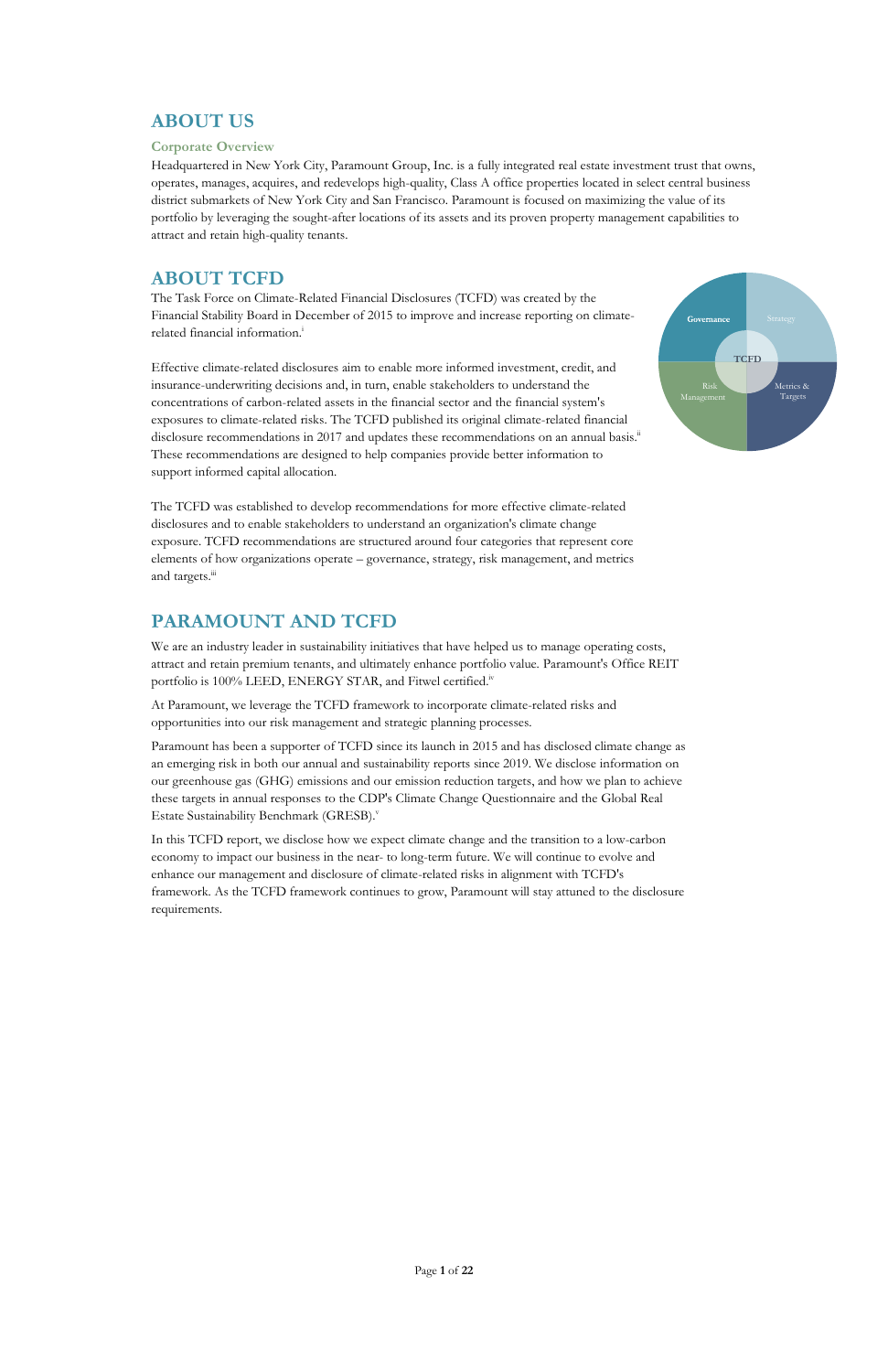Page **2** of **22**

# **I. GOVERNANCE**

#### **Board Oversight**

Paramount's Board of Directors vested the Audit Committee with oversight over Environmental and Social matters and considers climate-related issues when reviewing financial statements and disclosures. The Audit Committee is responsible for assessing and managing climate-related risks and opportunities. The Audit Committee also maintains oversight of Paramount's Sustainability Committee.

When evaluating both the existing portfolio and new acquisitions, the intersections of climate-related issues with strategy, annual budgets, capital expenditures, acquisitions, and divestitures are taken into account initially by the Executive Committee and then reviewed, as needed, by our Board of Directors, or the Investment & Finance Committee, a subgroup of the Board of Directors.

Paramount's Sustainability Committee was created to implement Paramount's ESG goals and ensure they are fully integrated into our business strategy. The Sustainability Committee is chaired by Gage Johnson, Paramount's General Counsel, and also has management-level representation across all departments of the organization, including Finance, Legal, Leasing,Human Resources, Asset Management, Acquisitions, and Property Management.

- Improve the environmental performance of all assets
- Increase the health, well-being, and social awareness of employees and tenants
- Provide spaces that promote physical and mental well-being for all building occupants
- Report on the Company's achievements toward best-in-class governance and transparency efforts, including coordinating stakeholder engagement

#### **Management's Role in Assessing and Managing Climate-related Risks and Opportunities**

Paramount's annual CDP disclosures also help track TCFD alignment through the CDP Climate Change questionnaire questions that follow the TCFD framework. For additional information on Paramount's governance strategies related to climate, please review the Company's CDP response questions C1.1b, C1.2, and C1.2a. $v$ i









The Executive Committee, chaired by the CEO, is responsible for leading ESG initiatives. The Sustainability Committee reports to the Executive Committee and the Audit Committee on an ongoing basis. The Sustainability Committee also advises the Audit Committee and Board of Directors on sustainability strategy, emerging regulatory and compliance issues, stakeholder engagement, and climate risks and opportunities on a periodic basis that can be as frequent as quarterly.

#### **Sustainability Committee Responsibilities**

During the annual review of Paramount Group's Senior Management, Engineering, and Property Management Teams, building performance, sustainability, and social achievements are evaluated. To further integrate ESG into Paramount's business strategy, the Compensation Committee incorporates key ESGcentric performance indicators into Executive Management variable pay awards. These encourage, for example, the achievement of additional green building certifications and improvements in various ESG ratings. The 2021 ESG Compensation Goals are listed in Paramount's [2022 Proxy Statement,](http://s23.q4cdn.com/903958510/files/doc_downloads/SEC_replacements/PGRE-2022-Proxy.pdf) pages 55-56.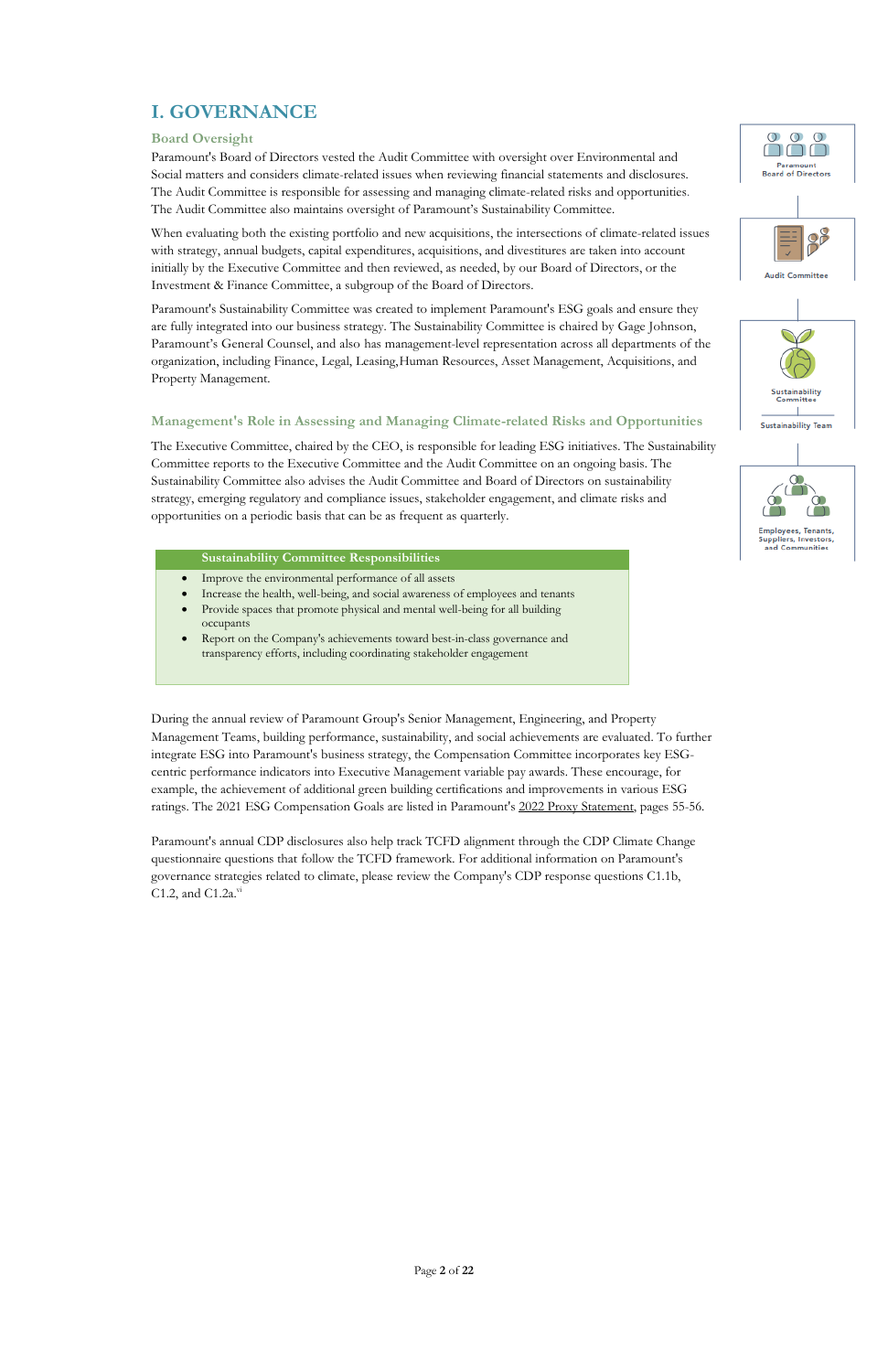Page **3** of **22**

# **PATHWAY TO DECARBONIZATION**

#### **Paramount's Climate Strategy and Targets**

Climate change is one of the most pressing issues of our time, and Paramount recognizes our responsibility to address environmental challenges through bold action. Detailed below is the comprehensive pathway our team developed to decarbonize our portfolio's footprint.

#### **1. Interim Targets**

A critical first step in establishing the pathway to decarbonization was setting an interim emission reduction target to drive action within a timeframe that is aligned with corporate planning and investment cycles. **Paramount is committed to reducing Scope 1 and Scope 2 greenhouse gas emissions by 35% by 2025 from a 2015 baseline.vii**

- Scope 1: Onsite combustion of fossil fuels used for heating, hot water, and standby generators.
- Scope 2: Offsite generation of steam and electricity supplied by local utilities.

#### **2. Onsite Energy Efficiency Improvements**

As a building owner, Paramount's core method of achieving emission reductions is by lowering the onsite energy consumption of our portfolio. Efficient building operations are a result of optimized systems and decision-making, data management and response, operator education, and investment in innovative technologies. Understanding that emission reductions go hand in hand with energy reductions, we have also pledged to **reduce energy consumption by 35% by 2025 from a 2015 baseline**. viii

#### **3. Carbon Pricing**

To inform Paramount's financial planning and capital allocation processes, we **piloted an internal carbon**  shadow price. The shadow price is a theoretical dollar cost per ton of carbon emissions included in the investment analysis of projects. Incorporating carbon pricing helps our team prioritize low carbon investments and consider the impact of these investments beyond our bottom line also to include society and the planet.

#### **4. Offsite Renewable Power**

Paramount is purchasing renewable power to offset the Scope 2 emissions that cannot be mitigated by efficiency improvements alone. **In 2022, 100% of the electricity used by our REIT portfolio in both New York City and San Francisco will be powered by renewable resources**. ix

 $35\%$ 

#### **5. Net Zero**

To continue the evolution of our strategy, **Paramount will consider setting future science-based targets that are consistent with Paris-aligned mitigation pathways**. Our team is committed to continued persistence and focus on decarbonization strategies to ultimately achieve net-zero carbon building operations.

 $$750M$  NEW REVOLVING<br>CARBON EMISSION REDUCTION

REDUCTION IN GREENHOUSE GAS EMISSIONS BY 2025 FROM A 2015 BASELINE

# TARGETS 100%

Ъ

REIT PORTFOLIO ELECTRICITY WILL BE GENERATED BY RENEWABLE RESOURCES THROUGHOUT 2022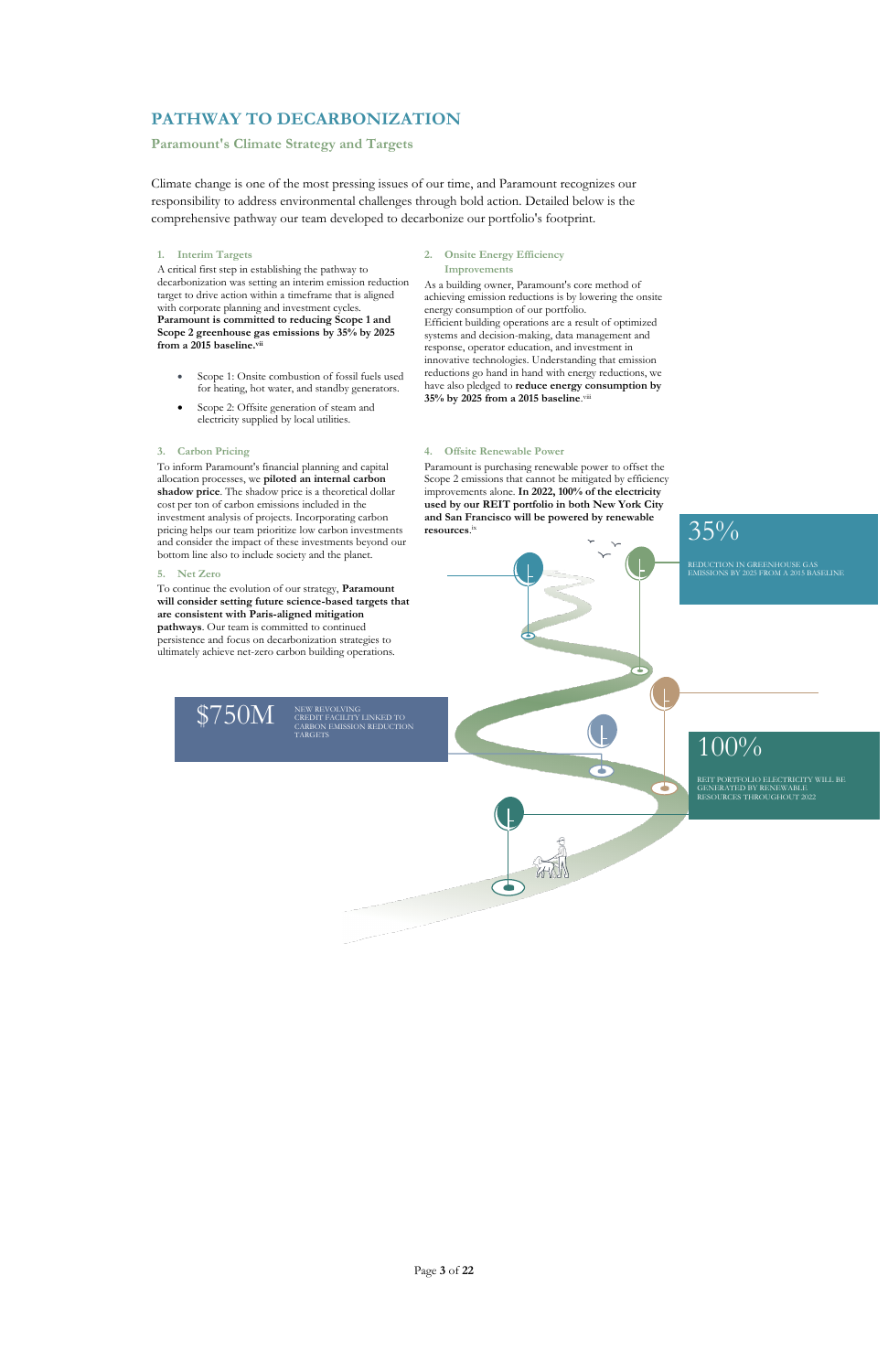# **II. STRATEGY**

#### **Climate-related risks and opportunities identified over the short-, medium-, and long-term**

Understanding Paramount's climate-related risks and opportunities are essential to effective management of the business and our strategic objective to enable sustainable economic growth. The TCFD identifies several categories of climate-related risks and opportunities that may result in financial impacts on revenues, expenditures, assets and liabilities, and capital and financing.

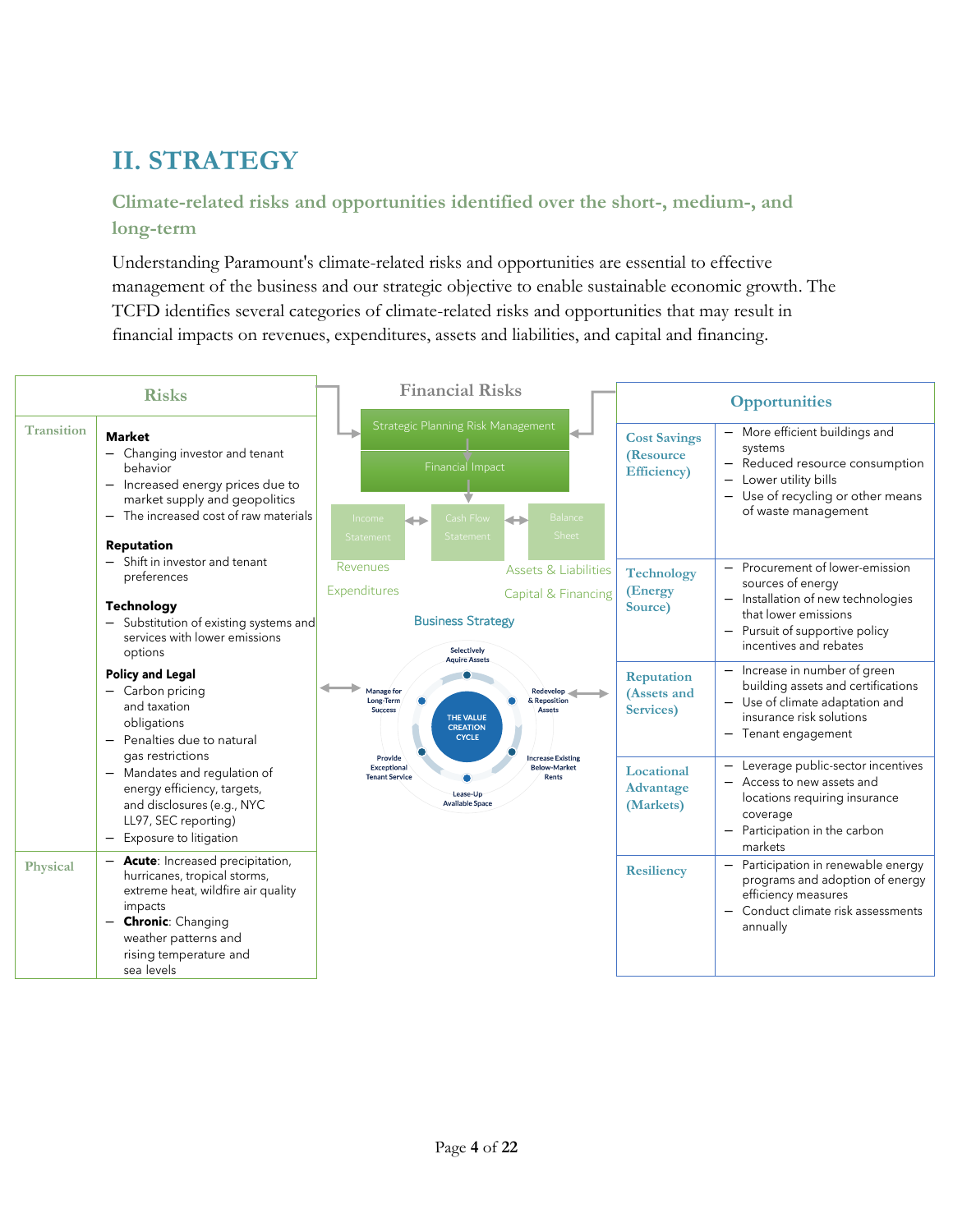To assess the acute and chronic physical risks resulting from climate change on Paramount's portfolio, we initiated a climate change scenario analysis. This analysis was informed by the Representative Concentration Pathway (RCP) greenhouse gas concentration trajectory adopted by the Intergovernmental Panel on Climate Change (IPCC).<sup>x</sup>

Paramount's team applied three scenarios to assess the future risk to the portfolio – the IPCC RCP 2.6, the IPCC RCP 4.5, and the IPCC RCP 8.5.<sup>xi</sup> These pathways describe different climate futures, all of which vary depending on the volume of greenhouse gases emitted in the years to come. The IPCC RCP 2.6 is aligned with a 2°C global emission scenario, and the 4.5 and 8.5 trajectories represent an intermediate and a worst-case scenario. This analysis equipped our team with the information needed to proactively assess climate risk, identify resilience measures, and guide decision-making processes. Paramount is committed to updating this analysis annually to protect both the value and the condition of our assets from potential hazards, including sea-level rise, extreme weather, flooding, and changes in precipitation and temperature.

To further enhance Paramount's risk identification process, Paramount works with a third-party provider to produce physical climate risk assessments bi-annually. These assessments help the Paramount team prioritize capital planning decisions and strengthen the resiliency of assets. Paramount defines short-, medium-, and long-term risks as 0-5 years, 5-15 years, and 15-35+ years, respectively.

Climate-related risks and opportunities in the sections below are identified over the short-, medium-, and long-term. When disclosing climate-related risks and opportunities, this scenario analysis is helpful as it evaluates a range of hypothetical outcomes under a given set of assumptions and constraints, as recommended by the TCFD. Transition risks are results of policy, legal, technology, and market changes to address mitigation and adaptation requirements related to climate change, while physical risk results from climate change can be event-driven (acute) or longer-term shifts (chronic) in climate patterns.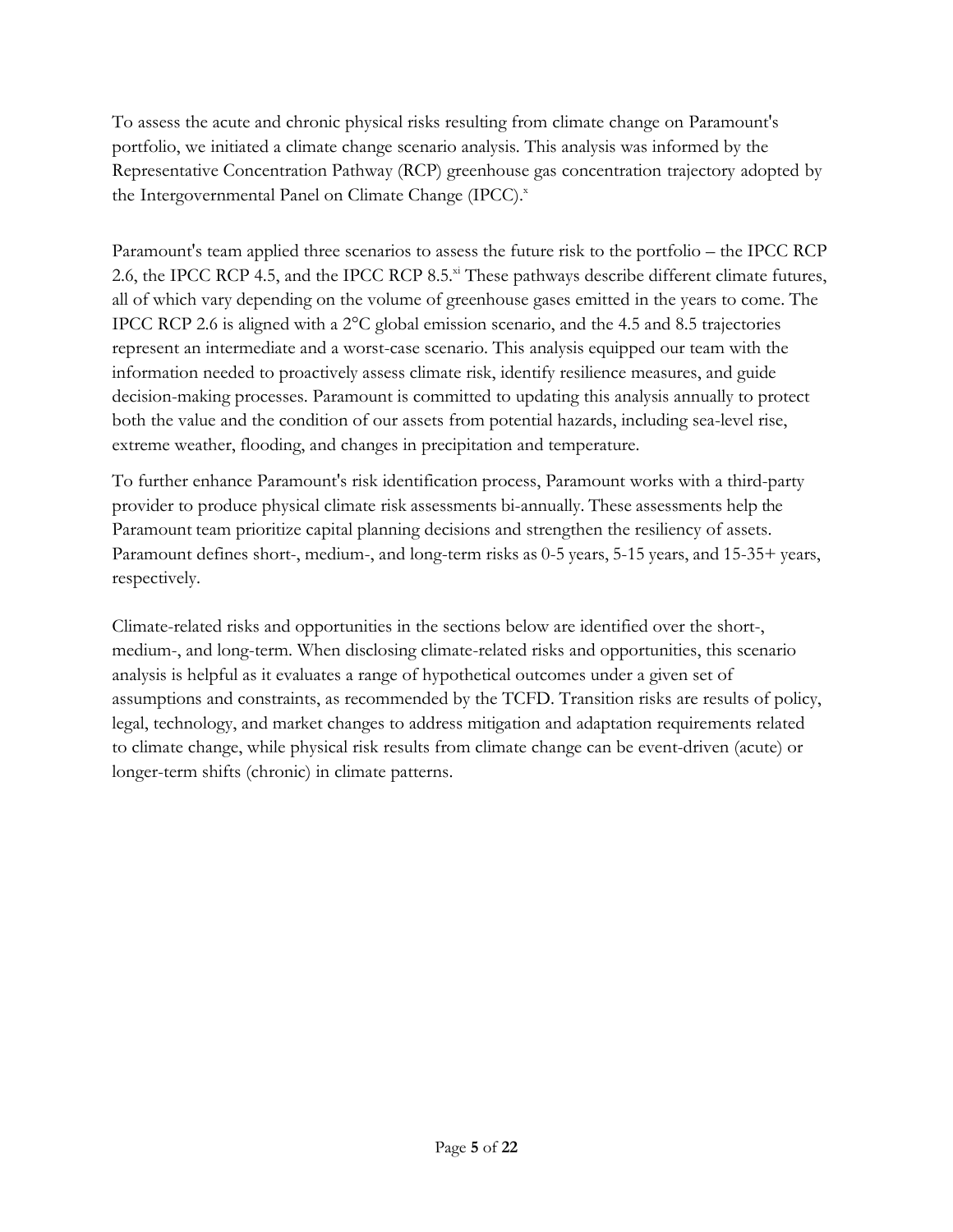# **RISKS**

#### **Transition Risks**

| <b>SHORT-TERM (0-5 Years)</b>                                                               | <b>MEDIUM-TERM (5-15 Years)</b>                                                                                                                                                                                                                                                        | LONG-TERM (15-35+ Years)                                                                                                                        |
|---------------------------------------------------------------------------------------------|----------------------------------------------------------------------------------------------------------------------------------------------------------------------------------------------------------------------------------------------------------------------------------------|-------------------------------------------------------------------------------------------------------------------------------------------------|
| <b>Policy and legal:</b> Capital investments<br>costs to electrify building per regulations | <b>Market:</b> Increased energy prices due to<br>market supply and geopolitics                                                                                                                                                                                                         | <b>Technology:</b> Increased energy costs on<br>buildings due to the full transition of<br>grid-supplied energy to renewable                    |
| <b>Market:</b> Increased energy costs as grid<br>electrifies                                | <b>Policy and legal:</b> Increased capital<br>investment costs due to the regulation to<br>electrify buildings and natural gas<br>restrictions<br><b>Policy and legal:</b> Possibilities of carbon<br>taxes for buildings emitting above the<br>permitted levels in certain localities | sources<br><b>Policy and legal:</b> Possibilities of carbon<br>taxes for buildings emitting above the<br>permitted levels in certain localities |
| Scenario Analysis - RCP 2.6                                                                 |                                                                                                                                                                                                                                                                                        |                                                                                                                                                 |

#### **Physical Risks**

| <b>SHORT-TERM (0-5 Years)</b>                                                                            | <b>MEDIUM-TERM (5-15 Years)</b>                                                                                                                                    | LONG-TERM (15-35+ Years)                                                                                           |
|----------------------------------------------------------------------------------------------------------|--------------------------------------------------------------------------------------------------------------------------------------------------------------------|--------------------------------------------------------------------------------------------------------------------|
| <b>Chronic:</b> Degradation of air quality and<br>other public health issues                             | <b>Acute:</b> Increase in costs due to business<br>interruption                                                                                                    | <b>Acute:</b> Higher building maintenance<br>costs due to the increased extreme<br>weather events and temperatures |
| <b>Chronic:</b> Change in workplace behavior<br>and related emissions caused by the<br>COVID-19 pandemic | Acute: Increase in insurance premiums<br><b>Acute:</b> Increase in maintenance costs<br>due to grid failures because of extreme<br>weather events and temperatures | conditions<br>Acute: Increase in insurance, disaster<br>relief, infrastructure, and construction<br>costs          |
|                                                                                                          | <b>Physical:</b> Flooding risk                                                                                                                                     | <b>Chronic:</b> Increased cost due to air<br>filtration upgrades to mitigate the<br>degradation of air quality     |

Scenario Analysis - RCP 4.5 and 8.5 (Acute and Chronic)

**Technology:** Implement technologies that lower emissions and energy

#### **Opportunities**

office spaces

consumption

| <b>SHORT-TERM (0-5 Years)</b>                  | <b>MEDIUM-TERM (5-15 Years)</b>                | LONG-TERM (15-35+ Years)                       |
|------------------------------------------------|------------------------------------------------|------------------------------------------------|
| <b>Policy and legal:</b> More energy efficient | <b>Resource efficiency:</b> Greater building   | <b>Resilience:</b> Reduced fines from climate  |
| assets that comply with the current            | efficiency that complies with emerging         | regulation due to the reduced source-          |
| regulations could avoid                        | regulations could avoid future regulatory      | generated carbon emissions of renewable        |
| regulatory/compliance fines                    | fines                                          | energy delivered from the grid                 |
|                                                |                                                |                                                |
| Markets: Maintain Paramount's                  | <b>Resource efficiency:</b> Due to the greater | <b>Markets:</b> Lower cost of capital with the |
| reputation for responsible operations by       | building efficiency, the overall energy        | issuance of green bonds designated to          |
| continuing to monitor and reduce GHG           | consumption could decrease, yielding           | lower climate risk                             |
| emissions, energy use, water, and waste        | reduced operating costs                        |                                                |
|                                                |                                                | <b>Resilience:</b> Decreased in energy costs   |
| <b>Reputation:</b> Tenant attraction and       | <b>Markets:</b> More efficient buildings could | and operating expenses due to full             |
| retention strategy for managing climate-       | be more competitive in the long term           | transition of grid-supplied energy to          |
| related risks and offering sustainable         | and could yield higher value to our            | renewable sources                              |

**Markets:** Cost advantages from lower operating costs and savings on fines over competitors due to improvement in efficiency ratings and comparatively lower carbon emissions

business

#### **Products and services:** Improved mechanical systems and air exchange facilities could better position Paramount's properties to extreme weather events, such as wildfire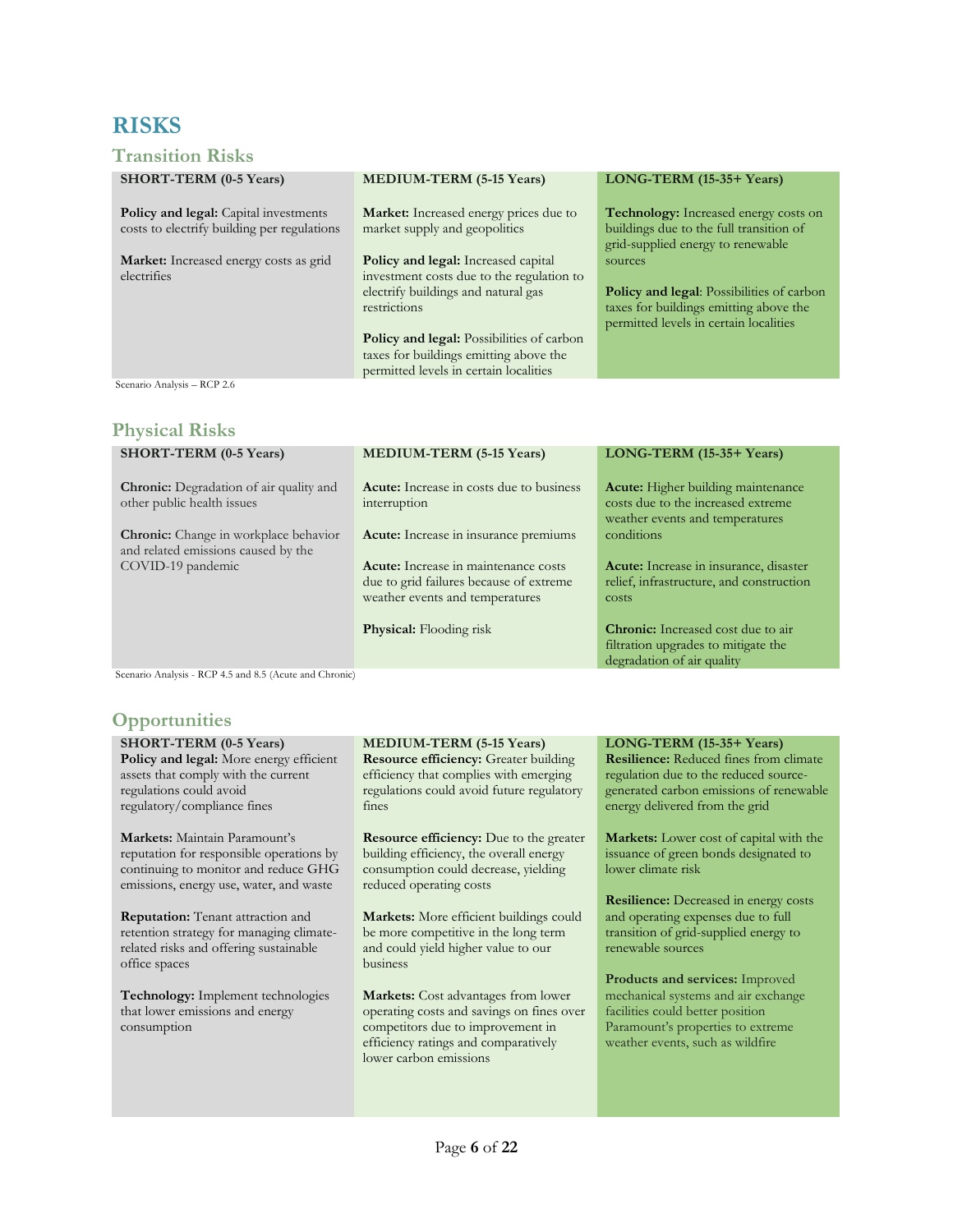# **IMPACTS OF CLIMATE-RELATED RISKS AND OPPORTUNITIES**

#### **Business Strategy and Financial Planning**

**Markets**: Paramount's reputation for responsible operations will impact business and strategy as stakeholders prefer to work with companies that consider climate risks in their investment decisions and consumers prefer real estate products that incorporate sustainability into their company brand

**Markets**: Climate-related risks have encouraged our team to prioritize building upgrades and operational efficiency. We develop thorough 5-year capital plans that are tied to local laws, end of useful life, tenant rollover, and lease renewals

**Products and services**: As Paramount strives to increase energy and resource efficiency, there will be an impact on products, services, and supply chain as vendors that are aligned with our ESG standards will be prioritized

**Resource efficiency**: We develop thorough 10-year capital plans to optimize building efficiency

**Acute**: Extreme weather events might cause various property damages which will impact Paramount's operating costs and revenues

#### **SHORT-TERM (0-5 Years) MEDIUM-TERM (5-15 Years) LONG-TERM (15-35+ Years)**

**Acute:** There will be an increase in adaptation and mitigation strategies, such as more frequent risk assessments, as Paramount bolsters resiliency to extreme weather events

**Acute:** Paramount's effort in minimizing asset-level risk exposure to extreme weather events will impact its financial planning process and prioritization

**Markets:** Paramount's risk evaluation, management, and resiliency strategies have better positioned the company's access to capital through investors

## **CLIMATE-RELATED RISKS**

#### **Climate Risks**

As climate change occurs, there are multiple aspects of Paramount's business that will be impacted. Effects might include rising sea levels, extreme weather, increased flooding, and changes in precipitation and temperature. Any of these developments could result in physical damage or a decrease in rent from, and the value of, our properties located in the areas affected by these conditions.

#### **Transition Risks**

As more cities and localities implement stringent policy interventions to mitigate climate change, Paramount's buildings may experience multiple impacts due to changing strategies, policies, and investments. These risks include:

- Capital investment costs to electrify buildings per regulation
- Increased energy costs as the grid decarbonizes
- Natural gas restrictions
- Possible carbon taxes for buildings emitting above-permitted levels in certain localities
- Requirements to procure renewable energy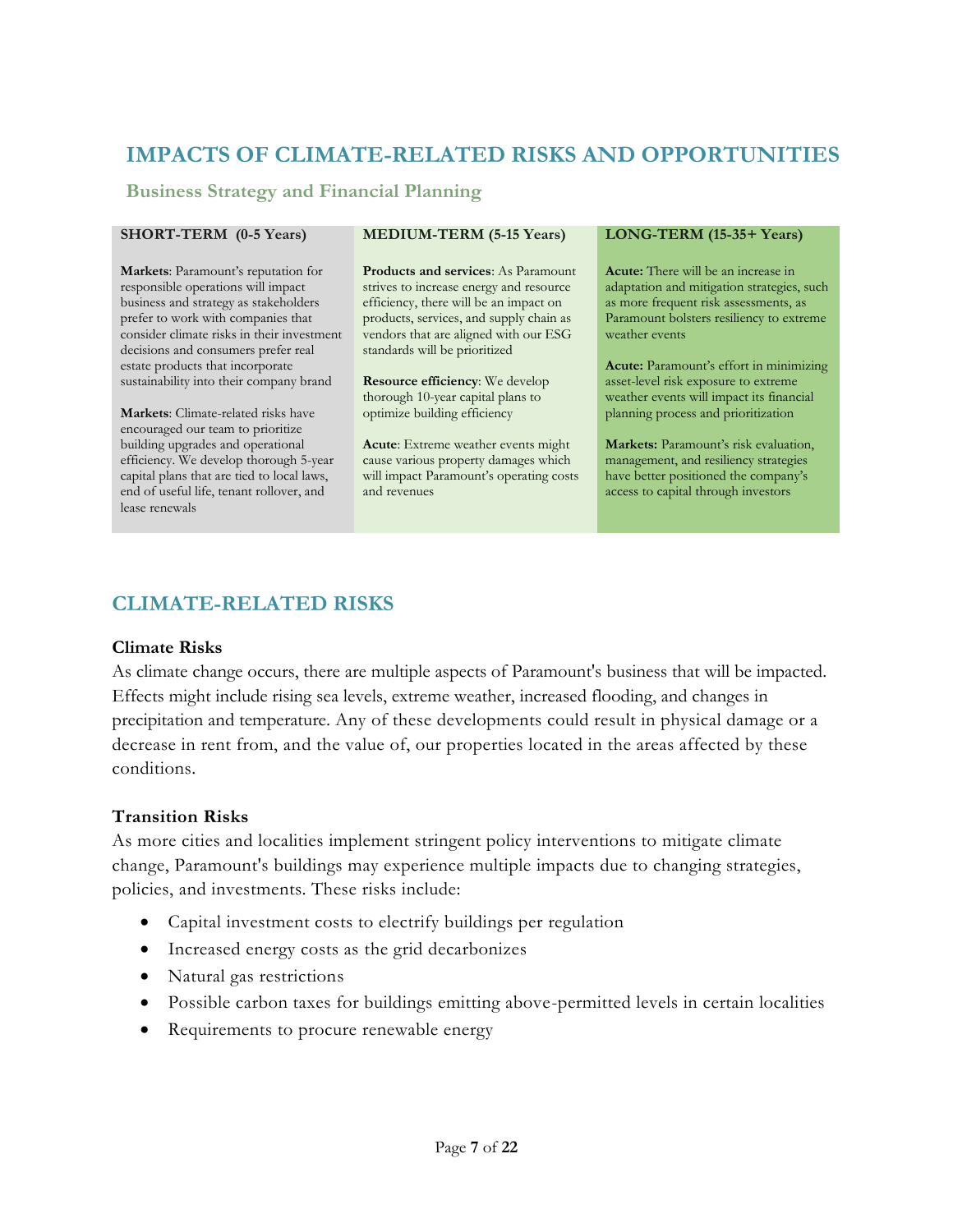#### **Physical Risks**

Physical risks to Paramount's assets can include extreme weather events such as rising sea levels, extreme weather, and increased flooding. Assets in low-lying coastal areas and the economies in which they reside may be susceptible to adverse effects from a rise in sea level and any associated increase in episodic storm surges. Paramount conducted a series of scenario analyses to consider our climate change vulnerabilities and the opportunities these present, which will be refreshed annually. In our latest analysis, Paramount considered both acute and chronic physical risks that could impact our business and assets. These risks and opportunities are outlined below:

#### • **Acute Physical Risk**

Emergency Response Plans have been developed for Paramount's assets, which include tracking weather data in all locations with Paramount assets. Paramount monitors this weather data and sends detailed correspondence to relevant properties before a weather event occurs, outlining emergency response protocols to mitigate potential damage. For example, before a Northern California wildfire, Paramount installed carbon pre-filters across its San Francisco assets to protect against wildfire smoke. Paramount also has subscriptions to local emergency weather alerts, which are used to ensure we are alerted of foreseen weather events so that we can implement our plan of action and distribute information downstream. In the event of flooding or hurricanes, Emergency Response Plans have been updated so that building occupants and our assets will be protected in the event of an acute physical event.

#### • **Chronic Physical Risk**

Paramount is implementing an active climate change strategy and risk mitigation plan that addresses chronic physical climate risks and complies with regulatory requirements. Paramount's active climate change strategy incorporates new disciplines into various aspects of our business – for example, monitoring the GHG emissions (in MtCO2e) of each of our buildings monthly and performing due diligence on the location and GHG emissions of potential new acquisitions to help ensure that we remain on track to comply with the local requirements to which we are now subject. These requirements include New York City's Local Law 97 and San Francisco's Ordinance 200-19, Ch.30, which are designed to reduce emissions and increase the level of renewable versus non-renewable energy procured.

Because we operate in forward-looking jurisdictions where local laws are generally designed to be in line with the goals articulated by the Paris Accords, this strategy should, over time, help keep our emissions in line with those permitted by the Paris Accords. This will not only help protect our assets but also help mitigate our societal impact against the risks of a warming climate. By following this strategy, we can also reduce or eliminate potential fines that we monitor as part of our long-term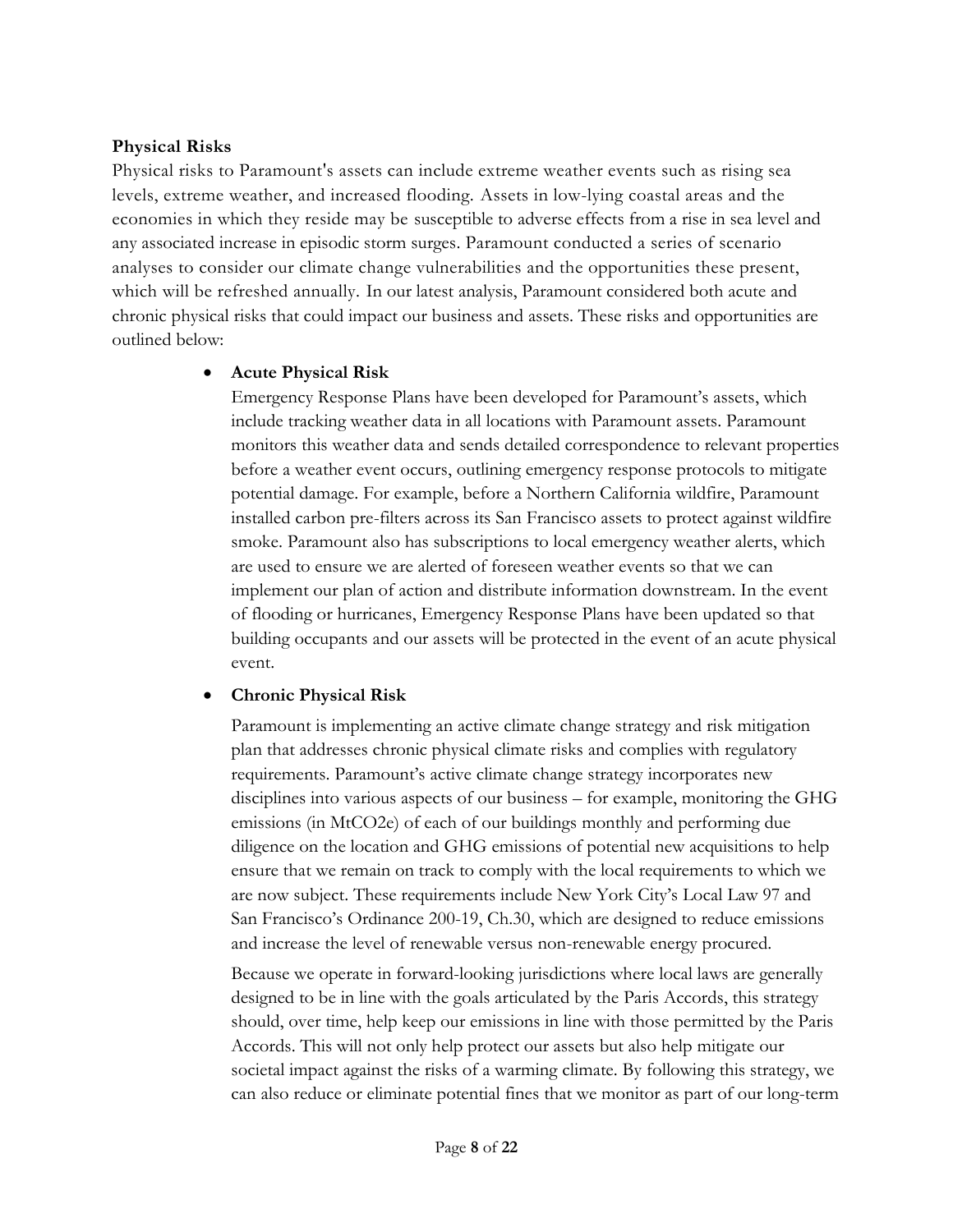financial planning strategy.

Grid resiliency is a key focus of Paramount's climate resiliency strategy. Paramount is enrolled in Demand Response plans with our utility providers to mitigate risks associated with grid failures. In addition, Paramount included policies in our Emergency Response Plans to address grid failures, such as reducing energy to vacant floors and programing our BMS with global curtailment options. Backup generators have been installed at all Paramount properties in the event of a grid failure. Paramount reviews chronic physical assessments annually to ensure the most up-to-date protocols are in place.

## **STRATEGY – OPPORTUNITIES**

Paramount believes that through continuous monitoring and early adoption of climate change mitigation initiatives, we can differentiate ourselves by taking advantage of opportunities in the following areas:

#### • **Current and Emerging Regulation**

Paramount owns or manages assets in multiple cities. Therefore, Paramount is required to comply with numerous local regulations throughout the entire portfolio. Examples include New York City's Local Law 84 and San Francisco's Code Chapter 20, which require energy and water consumption benchmarking, and the San Francisco Climate Action Plan., which establishes a minimum energy performance and emission reduction targets for commercial buildings. Paramount consistently refers to emerging regulation as a guideline when examining climate-related risks and uses such requirements as an opportunity to pursue greater building efficiency.

#### • **Reputation**

At Paramount, we maintain our reputation for responsible operations by continuing to monitor and reduce GHG emissions, resource use, and waste. Tenants are increasingly looking to partner with owners that share their values. With a portfolio that features 100% LEED Platinum or Gold, ENERGY STAR, and Fitwel certified assets, our commitment to sustainability is unwavering. We are strongly positioned to attract and retain tenants who value sustainability both to achieve organizational objectives and to inspire their employees.

#### • **Cost Advantages**

Improvement in efficiency and lower carbon emissions would lead to cost advantages over competitors. Cost advantages may include lower operating costs and savings on compliance costs for carbon and sustainability regulations.

#### • **Resiliency**

We recognize climate change as a long-term risk to our business that demands effective management. Developing proactive strategies to mitigate the potential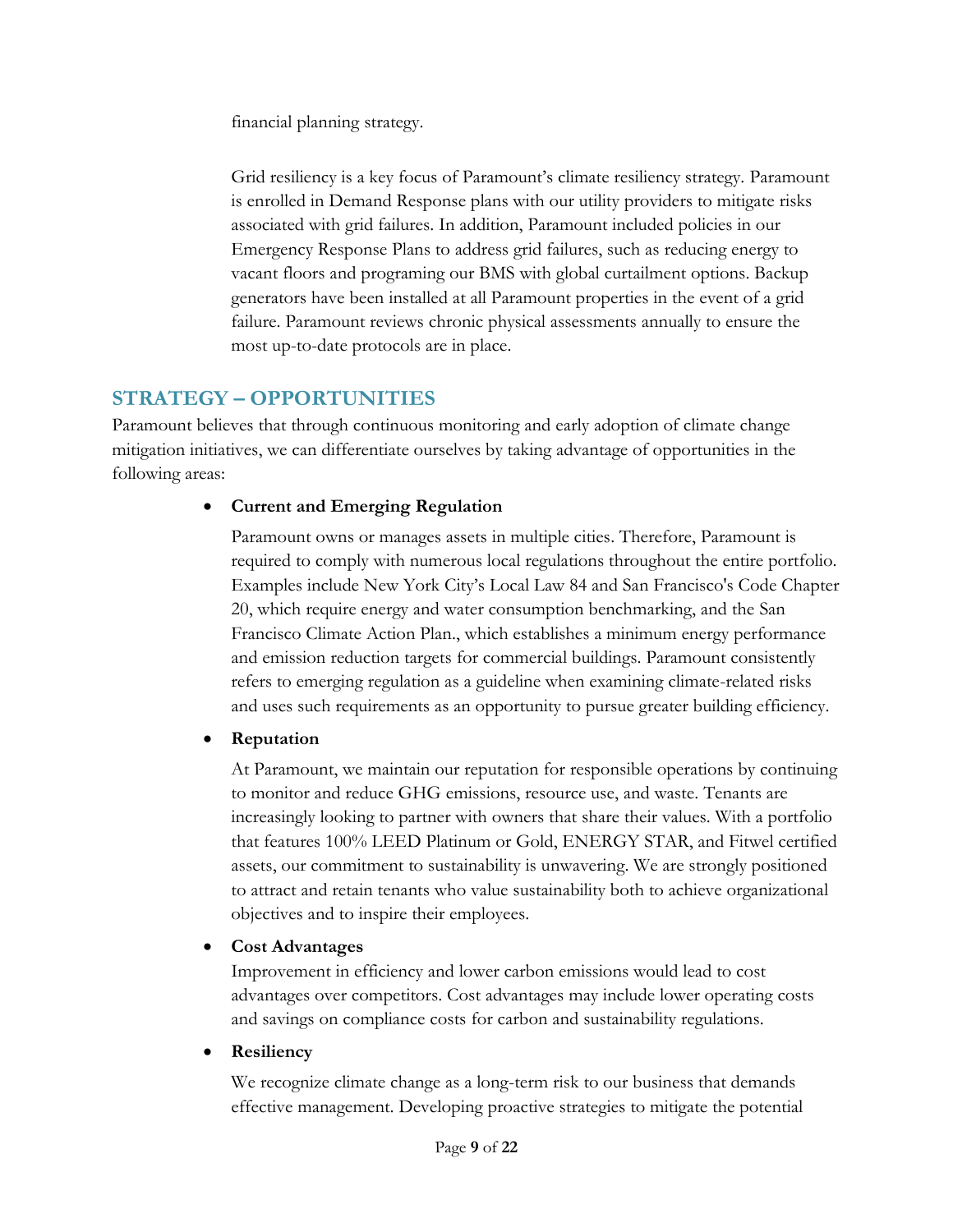impacts of climate change on Paramount's assets has become increasingly important to our stakeholders and is essential to the future sustainability of our operations. Climate change is integrated into Paramount's overall risk management framework, which is administered by senior management under the supervision of the Audit Committee of our Board of Directors.

| <b>Risks</b> | <b>Strategies</b>                                                                                                                                                                                                                                                                                                                                                                                                                                                                                                                                                          |
|--------------|----------------------------------------------------------------------------------------------------------------------------------------------------------------------------------------------------------------------------------------------------------------------------------------------------------------------------------------------------------------------------------------------------------------------------------------------------------------------------------------------------------------------------------------------------------------------------|
| Climate      | Climate change scenario analysis updated annually<br>Tenant emergency response communication and training<br>٠<br>Third-party physical climate risk assessments performed on all assets bi-<br>٠<br>annually<br>Development of high performance, resilient buildings<br>٠<br>Plans and Procedures: Business Continuity, Emergency Response, Life<br>Safety, Emergency Evacuation<br>5- and 10-year capital plans developed to implement efficiency and<br>emissions reduction technologies<br>Demand Response participation to mitigate risk associated with grid failures |
| Weather      | Backup generation, emergency lighting, and fire pumps installed on site<br>٠<br>Adverse weather protocols communicated to building operators<br>٠<br>Insurance coverage to protect against damage from natural hazards                                                                                                                                                                                                                                                                                                                                                     |
| Water        | Flood zone identification<br>Critical building equipment and switchgear elevated to higher floors<br>٠<br>Location of critical building equipment and proximity to flood zones<br>■<br>incorporated in underwrites                                                                                                                                                                                                                                                                                                                                                         |
| Fire         | Bay Area Air Quality Management-aligned operations during wildfire and<br>high air pollutant events<br>Carbon pre-filters to protect against wildfire smoke installed                                                                                                                                                                                                                                                                                                                                                                                                      |

#### • **Locational Advantage**

Several of Paramount's assets could be susceptible to future sea-level rise. Mechanical systems across our assets are generally in areas not located in basements or on lower flows, so they are more resilient to flood events.

#### • **Resource Efficiency**

Paramount implements stringent recycling procedures and undergoes waste audits to reduce waste in our buildings. Every building in the Paramount portfolio has a Solid Waste Management policy implemented intended to prioritize recycling and diversion of waste from the landfill.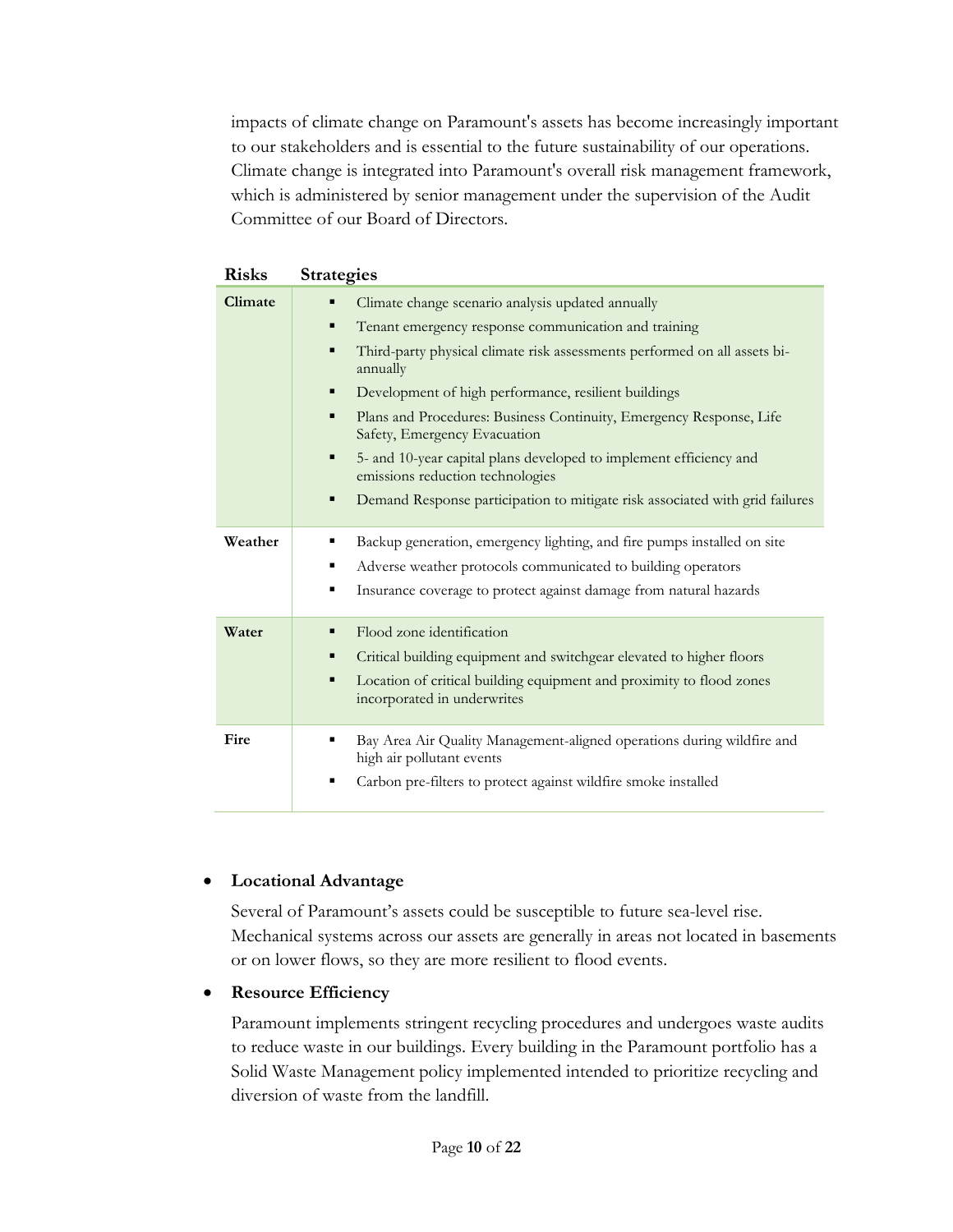To address potential threats to water access, especially in California, most of our properties have minimal landscaping. For those properties that are landscaped, we rely on smart meters to regulate the amount of water used for irrigation. To further reduce irrigation needs, these landscaped areas use native plants that require less water since they are adapted to the local climate. Additionally, Paramount's buildout specifications require the installation of low-flow fixtures to reduce water consumption. Existing toilets, urinals, faucets, and showers across the portfolio are also upgraded with low-flow fixtures to reduce water consumption further.

#### • **Renewable Power**

Paramount will use renewable energy to power 100% of its Office REIT electric consumption throughout 2022.

Paramount's annual CDP disclosures also help track TCFD alignment through the CDP Climate Change questionnaire questions that follow the TCFD framework. For additional information on Paramount's risk management strategies related to climate, please review the Company's CDP response questions C2.1, C2.2, and C2.2a. $xii$ 

# **STRATEGY – POTENTIAL IMPACTS**

#### **Impact on businesses, strategy, and financial planning**

Climate-related risks have encouraged Paramount to relegate finances towards building upgrades and operational efficiency. Paramount's capital planning decisions are tied to local laws, end of useful life, tenant rollover, and lease renewals. Paramount has a due diligence plan in place which ensures we gain the greatest number of efficiencies on an economically feasible basis. For every large capital investment that is made at our properties, we assess the project to identify any efficiency upgrades that can be made when updating equipment. For example, when a boiler is at the end of its useful life, we evaluate options for electrification when updating the equipment.

To help inform our financial planning and capital allocation, we have also piloted an internal carbon shadow price. The shadow price is a theoretical dollar cost per ton of carbon emissions included in the investment analysis of projects, which helps Paramount prioritize low-carbon investments and prepare for future regulations by illuminating and internalizing the 'whole cost' of our projects to society and the planet.

Historical data, cost-benefit analysis, and payback periods for presented capital projects allow us to more holistically and accurately account for carbon emissions. Paramount's assets are evaluated with the cost of carbon in mind. When underwriting, Paramount evaluates flood zone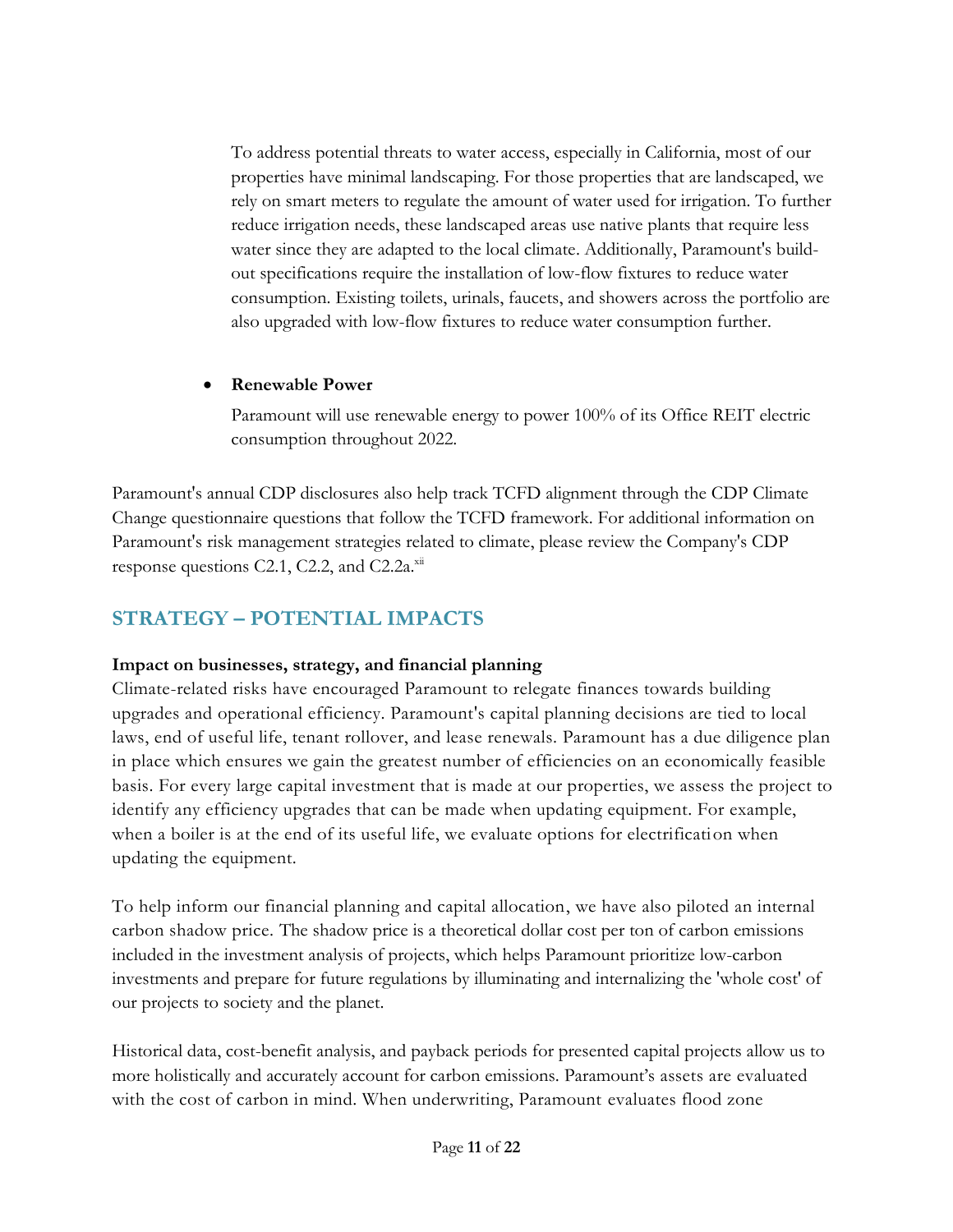proximity, carbon emissions, building systems, and compliance with applicable environmental regulations.

Stakeholders increasingly prefer to work with companies that consider climate risks in their investment decisions, so considering climate risks in investment decisions may also result in increased access to capital. Evaluating climate-related risks and opportunities is also part of our fiduciary responsibility to our shareholders, as this process bolsters building resiliency and illuminates risks and opportunities. Additionally, with current shifts in consumer preferences towards high-quality, sustainable assets, incorporating ESG best practices throughout the portfolio will ensure we are well positioned to meet the needs of both current and future tenants.

#### **Impact on products, services, and supply chain**

Paramount relies on an extensive network of suppliers for the procurement of materials and services. Our suppliers support all our business needs, from the operation of our existing buildings to the construction of new development. We partner with suppliers that embrace our ESG values and adhere to our Human Rights Policy and Vendor Code of Conduct. Through responsible supply chain practices, our objective is to positively influence the environmental and social outcomes both within our business and throughout our supply chain.

Our team implements an effective risk management process to identify potential risks across the supply chains that support both our own operations and the operations of our suppliers. This process applies to Paramount's Critical Tier 1 Suppliers and all new vendors. Critical Tier 1 Suppliers are defined as those that provide services to our organization valued at \$400,000 or above, plus those that provide essential services that, if interrupted, would immediately impact our operations.

Critical Tier 1 Suppliers and all new vendors are required to review and acknowledge their compliance with Paramount's Vendor Code of Conduct. We expect each of our suppliers to notify us if there is a violation of the Code which might adversely affect Paramount. Critical Tier 1 Suppliers and new vendors are also required to complete a survey to evaluate their ESG practices. Critical Tier 1 Suppliers will be evaluated on an annual basis. For suppliers that do not adhere to the Code or meet our ESG requirements, corrective action plans can be issued and contracted future work will be reassessed.

Paramount also collects quarterly price forecasting results from vendors to make our supply chain more resilient against price fluctuations. If vendors forecast near-term price increases, we may authorize the earlier acquisition of materials to avoid the increases. Additionally, Paramount aims to further bolster resilience by evaluating options to source materials domestically.

Paramount's operational policies are aligned with the most stringent sustainability standards and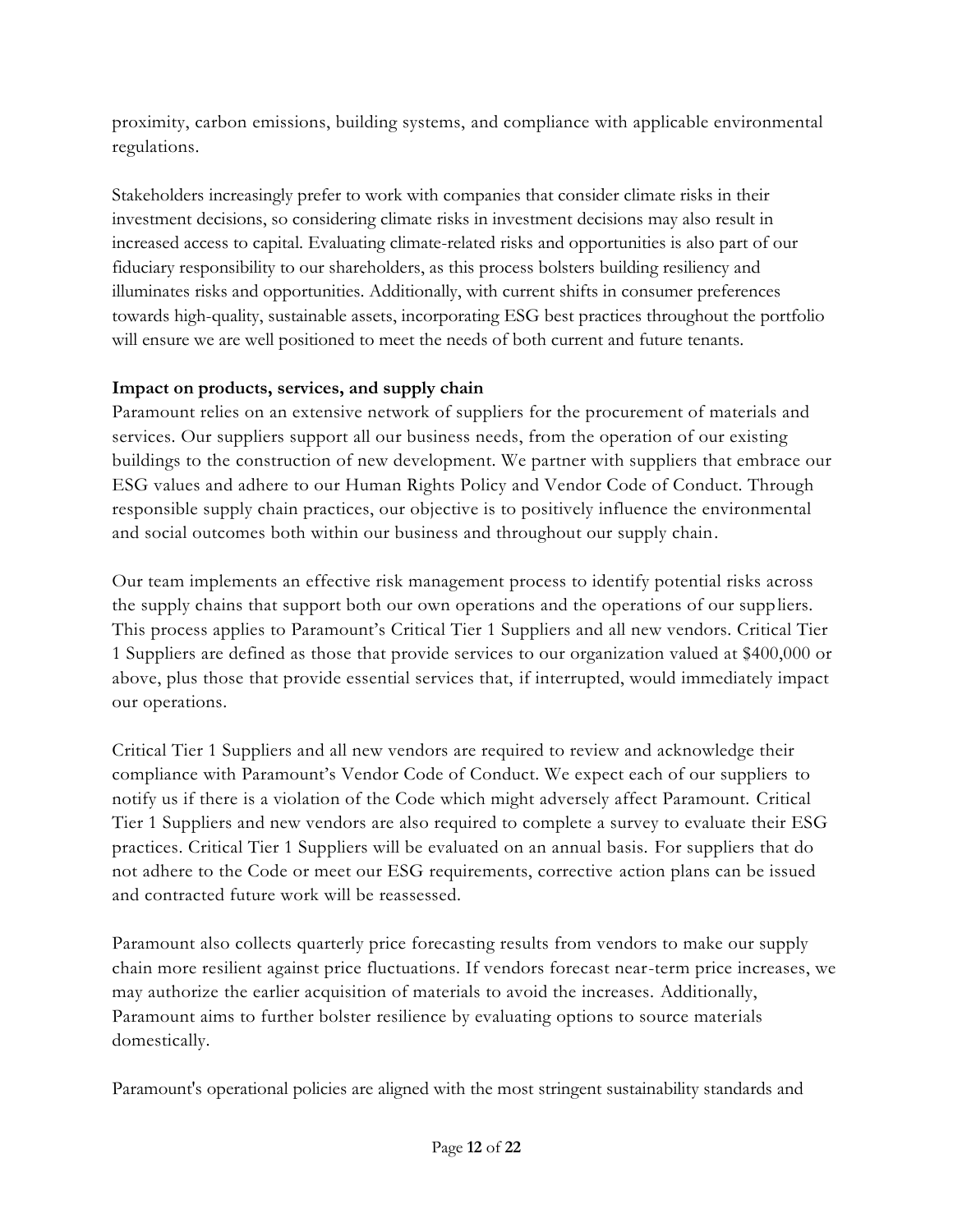follow the frameworks established by LEED, ENERGY STAR, and Fitwel.<sup>xiii</sup> For example, Paramount's Sustainable Purchasing Policy sets performance expectations on purchasing to reduce the demand for virgin resources, thereby promoting the reuse and recycling and durable materials. This policy, which is advised by LEED credits, provides a framework for purchasing in the following operational areas: property management office, tenant operations, building maintenance, and construction. The Sustainable Purchasing Policy offers guidelines on selecting environmentally sourced products as listed below:

- **Ongoing consumables:** 60% of purchases are expected to meet sustainability criteria
- **Durable goods:** furniture & electric-powered equipment: 40% of purchases are expected to meet sustainability criteria
- **Facility alterations & additions:** 50% of purchases are expected to meet sustainability criteria
- **Reduced mercury in lamps:** 100% of lamp purchases average 70 picograms mg per lumen-hour or less
- **Food:** 25% of purchases are expected to meet sustainability criteria

Paramount strives to provide the highest quality product, and as such, all of Paramount's buildings are LEED Platinum or Gold certified, xiv as well as ENERGY STAR certified. As part of these certifications, Paramount is committed to:

- Using environmentally friendly, non-toxic, or least-toxic products for cleaning, landscaping, and pest management
- Using water efficient fixtures
- Using recycled wood content, salvaged material, FSC certified wood, and low-VOC content of paints, sealants, and flooring in construction and building upgrades
- Reducing energy use by turning off equipment and lights when spaces are unoccupied

#### **Impact on adaptation and mitigation activities**

Climate effects such as rising sea levels and increased flooding may cause widespread population migration to non-coastal areas. Since Paramount's assets are in two coastal cities – San Francisco and New York – we are aware that climate-related adaptation and mitigation strategies will be crucial to our business. All of our properties are evaluated for flood-based risks.

To mitigate climate-related risks to Paramount's assets, we employ FMC Global Insurance, a thirdparty property risk management company, to evaluate all our assets on a biannual basis.xy This service provides us with quantified assessment of risks and overall building assessment recommendations to enhance the resiliency of our assets. Our Property Managers and Engineers use these quantified assessments to inform and prioritize capital investments and building updates.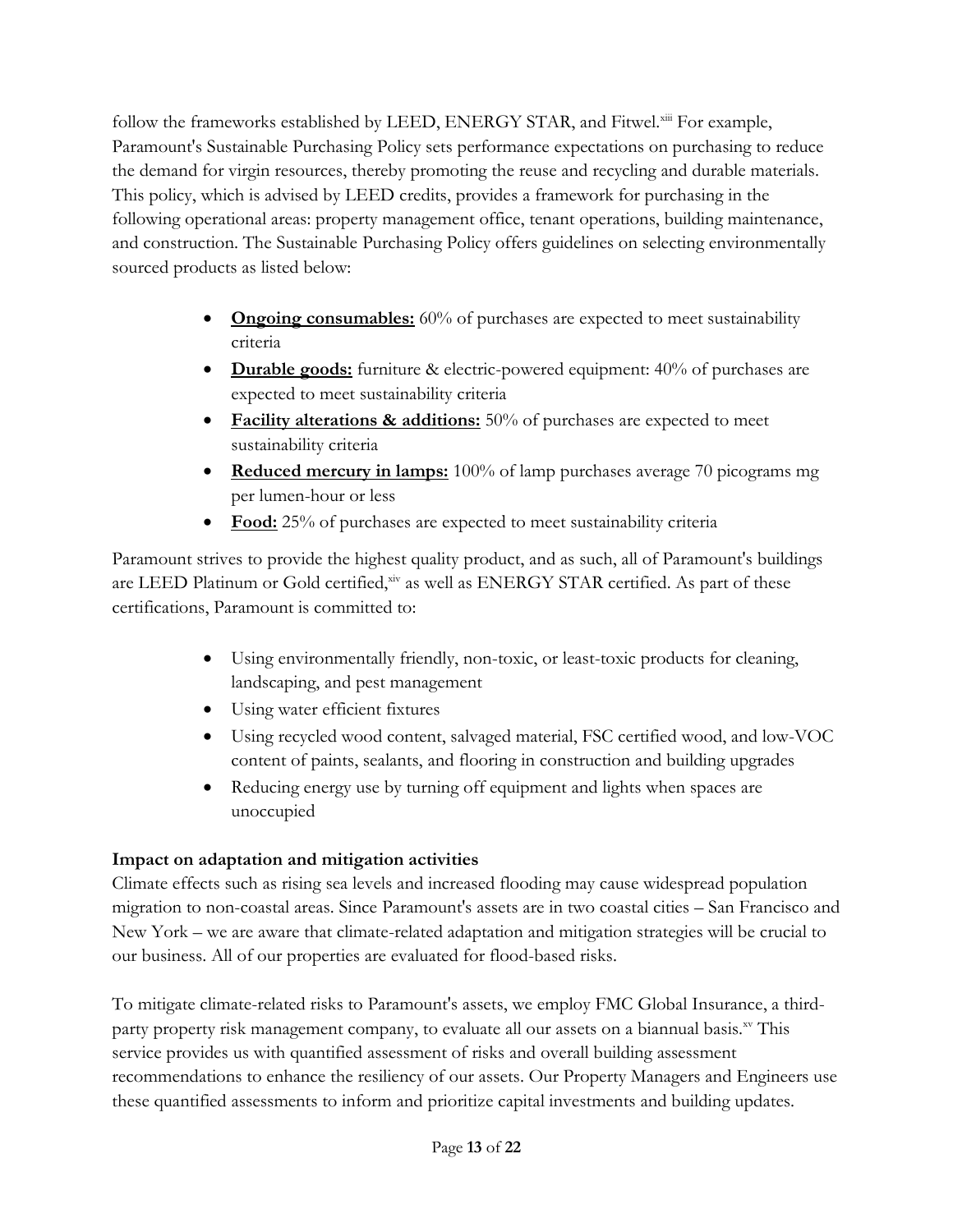#### **Impact on R&D investment**

Piloting new technologies assists with the transition to a lower-carbon economy. Paramount continuously strives for improved performance by optimizing our portfolio and deploying cuttingedge technologies. As a building owner, our core method of achieving emission reductions is by lowering the onsite energy consumption of our portfolio. Efficient building operations are a result of optimized systems and decision-making, data management and response, operator education, and investment in innovative technologies. The availability of utility incentive programs shortens the payback period to incentivize the installation of updated building systems over the continued operation of outdated equipment.

#### **Impact on operations and facilities**

Paramount partners with third-party subject matter experts to conduct energy audits and identify energy conservation measures (ECMs) to optimize building performance. ECMs include system replacements, HVAC upgrades, lighting retrofits, and BMS programming and controls.

#### **Input to the financial planning process, period, prioritization**

Across Paramount's portfolio, we have developed a 5-year and 10-year investment plan based on the assessment of each building's energy-efficiency conditions to estimate all future capital needs. We identify all building energy equipment that requires retrofits or that is near its end-of-service-life and plan capital investments accordingly. We also employ third-party services to improve our properties through retrocommissioning. Paramount also periodically schedules ASHRAE Level II Energy Audits to identify energy efficiency opportunities.<sup>xvi</sup> Energy efficient capital improvements could also increase our properties' overall value and increase net operating income (NOI).

#### **Impact on operating costs and revenues**

The rise in global temperatures can result in extreme heat events in some areas where our properties are located, which would lead to increased operating costs due to the increased use of cooling services. Additionally, extreme weather events could cause property damage, which would lead to higher operating expenses for maintenance and retrofits. All these can result in increased insurance costs, especially for assets located in markets vulnerable to climate change, through increased premiums, higher deductibles, and / or reduced coverage. Investing in resilient infrastructure and mitigation plans to limit physical risk is important to reduce the impacts of potentially harmful climate events.

#### **Impact on capital expenditures and capital allocation**

To mitigate the impact of climate change on capital expenditures and capital allocation, preventive measures such as flood barriers and storm drainage systems for existing buildings, acquisitions, and developments will be evaluated.

When making large capital investments and updates in our buildings, we look at potential climate-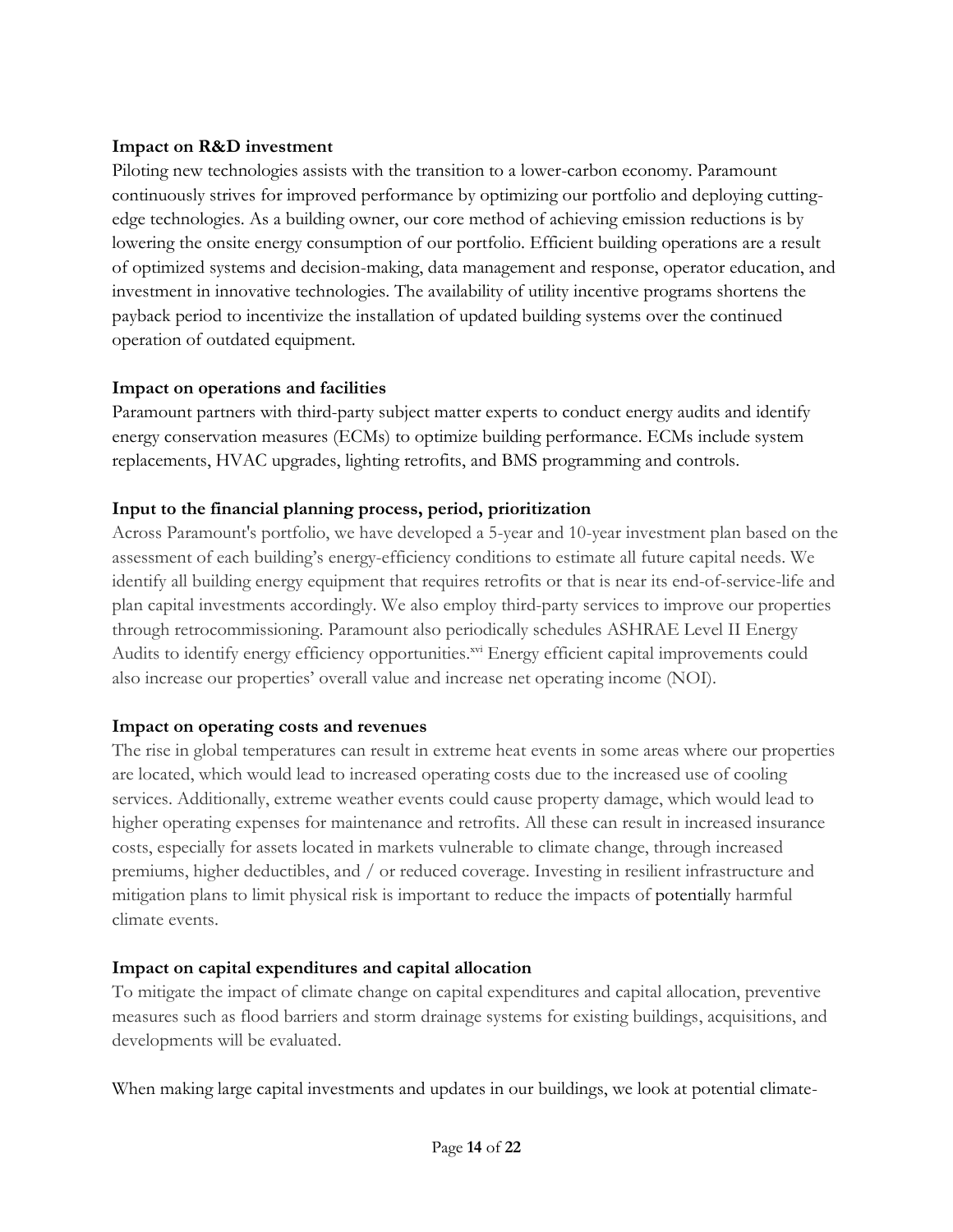related risks to ensure we are taking all preventative measures possible. For example, we are evaluating the installation of thermal storage tanks in the basement of one of our assets as part of our electrification strategy. When making this update, we decided we would also need to relocate our chillers to the eleventh floor. This action will protect our boilers from equipment damage in and will prevent significant equipment repair costs in the event of potential future flooding. This type of proactive thought is applied to all equipment upgrades and investment decisions across the portfolio.

#### **Impact on acquisitions or divestments**

Climate-related risks have encouraged our teams to direct finances towards building upgrades and operational efficiency. During acquisitions, mechanical systems are analyzed regarding both location and efficiency. In addition, performance on LEED and ENERGY STAR and compliance with current and future environmental regulations are all considered during acquisitions. Paramount strives to acquire efficient and resilient properties, or those with the potential to be upgraded to meet our requirements. Additionally, Paramount considers property risk exposure to floods and any installed flood mitigation infrastructure during the underwriting process.

#### **Impact on access to capital**

Paramount has many initiatives in place to evaluate and manage potential risks and is implementing resiliency strategies to mitigate climate change impacts. This has better positioned Paramount to gain access to capital through investors and reduces the chance of negative impacts on our cost of capital because of unforeseen or unmanaged climate risks.

Paramount's annual CDP disclosures also help track TCFD alignment through the CDP Climate Change questionnaire questions that follow the TCFD framework. For additional information on Paramount's risk management strategies related to climate, please review the Company's CDP response questions C2.1a, C2.3, C2.3a, C2.4, C3.1, C3.2, C3.2a, C3.2b, C3.3, and C3.4.xvii

# **RESILIENCE OF PARAMOUNT'S STRATEGY, TAKING INTO CONSIDERATION CLIMATE-RELATED SCENARIOS, INCLUDING A 2ºC OR LOWER SCENARIO**

For many organizations, the most significant effects of climate change are likely to emerge over the medium- to long-term, and the timing and magnitude of these effects are uncertain. This uncertainty presents challenges for companies in understanding the potential effects of climate change on their businesses, strategies, and financial performance and, in turn, for investors in evaluating these risks for the companies in which they choose to invest.

To ensure we are developing the most resilient strategy, Paramount performed a climate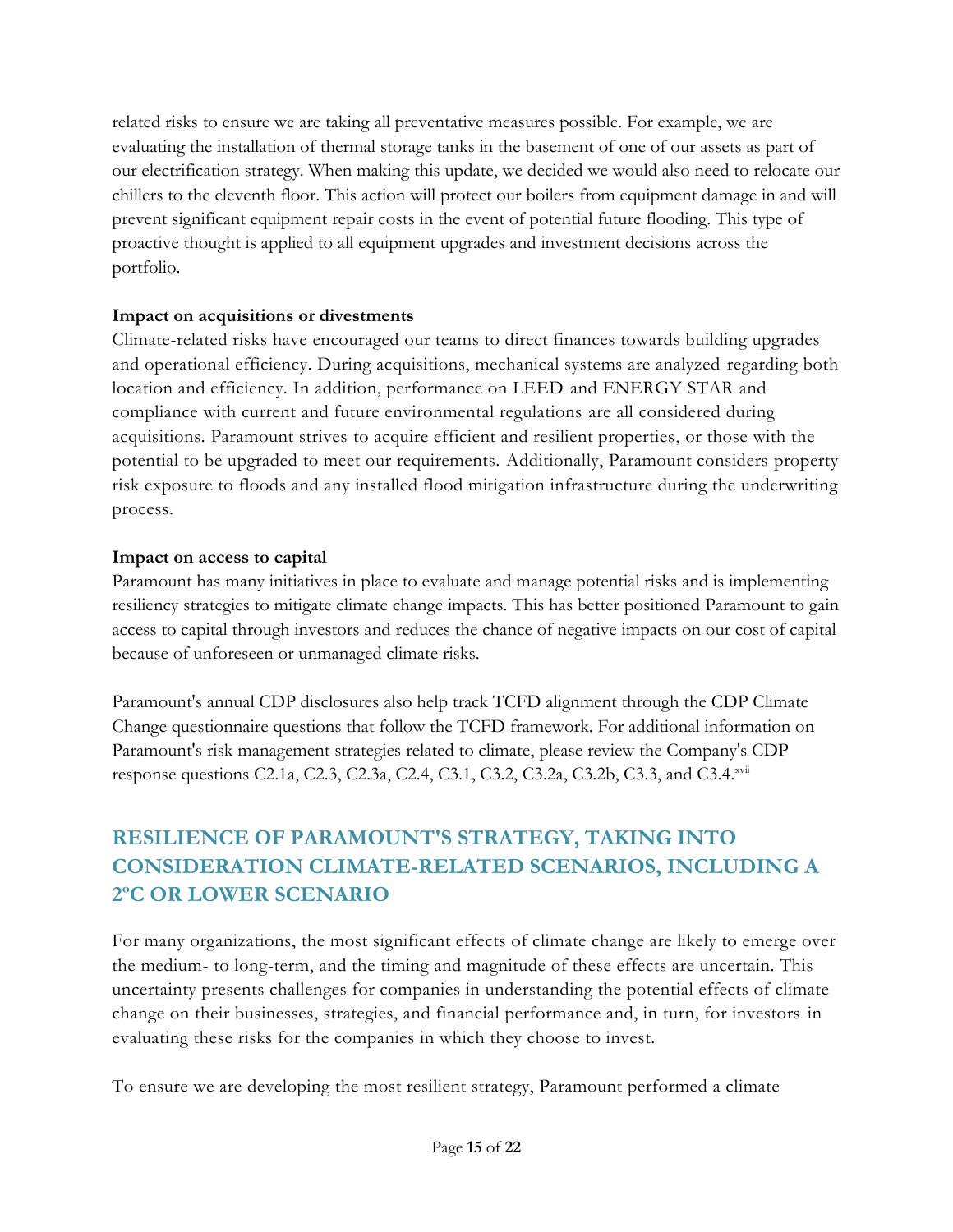scenario analysis that focused on physical risks to our assets. Paramount considered multiple scenarios when evaluating climate change vulnerabilities, starting with what will happen to our business if the earth warms 2° Celsius above pre-industrial levels (a "2° Celsius scenario") and causes a rise in sea levels. We used this scenario analysis to determine potential impacts on Paramount's assets should sea level rise occur in line with a 2°Celsius scenario. Based on this scenario, should sea level rise occur, the impact would not manifest for many years, and it will not be likely to happen in the near- or medium-terms, but rather in the long-term (15-35+). We also considered the opportunities that these scenarios could present.

Paramount continuously considers additional scenarios and transition risks that could impact our operations and corporate strategy. Paramount considers the impact of increased regulations, such as the regulation of carbon emissions demonstrated by New York City's Local Law 97. To prepare for changes in carbon regulations, Paramount piloted an internal carbon price in 2021, which helps to identify and reduce carbon-intensive activities.

Paramount also established a Sustainability Committee in 2019 to ensure we are continuously monitoring and adapting our ESG strategy as needed. The Sustainability Committee is comprised of senior leaders from across the Company, including representatives from the Operations, Asset Management, Acquisitions, Finance, Legal, Investor Relations, and Human Resources Teams. The Committee plays a significant role in our ESG strategy, including improving the environmental performance of all assets, increasing the health and well-being of employees and tenants, and reporting on Paramount's initiatives. Paramount's Sustainability Committee meets once every month to discuss the latest sustainability trends in the industry, current portfolio performance, and next steps for ESG growth. Additionally, the Sustainability Committee reports to the Executive Management Committee and the Audit Committee on an ongoing basis. The Audit Committee considers climate-related issues when reviewing financial statements and disclosures. When evaluating both the existing portfolio and new acquisitions, the intersections of climate-related issues with strategy, annual budgets, capital expenditures, acquisitions, and divestitures are taken into account initially by the Executive Committee and then reviewed, as needed, by our Board of Directors, or the Investment & Finance Committee, a subgroup of the Board of Directors.

As an additional layer of our sustainability strategy, Paramount has incorporated pay incentives into our pay structure for the management of climate-related issues. During the annual review of Paramount Group's Senior team members, Engineers, and Property Managers, ESG achievements and performances are reviewed. This includes building performance, sustainability, and social initiatives. In 2021, Paramount's Compensation Committee approved ESG-centric key performance indicators that will impact variable pay awards for Executive Management. These encourage, for example, the achievement of additional LEED, ENERGY-STAR, and Fitwel certifications and increases and improvements in various ESG ratings of leading organizations.

We also track progress against our corporate environmental performance goals quarterly to ensure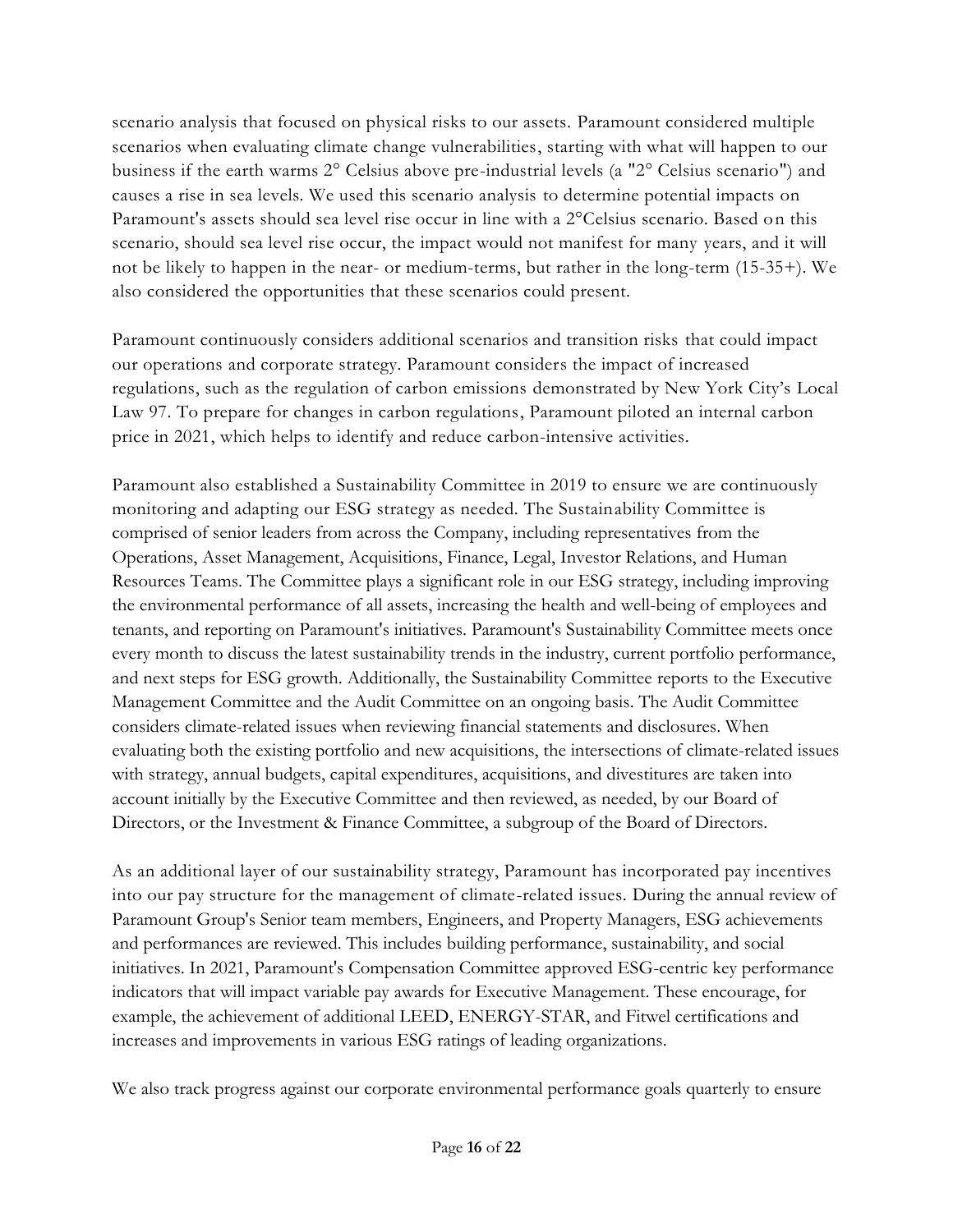our strategy and operations are effective. Property Managers report on this progress to Paramount's Executive Management Team.

# **III. RISK MANAGEMENT**

#### **Process for Managing Climate-related Risks**

For each property in Paramount's portfolio, we have developed a 5-year and 10-year capital plan based on the assessment of building equipment conditions to anticipate all future capital needs. Our team will identify building equipment that is near the end of its useful life and propose capital projects that would bring energy efficiency improvements. We also hire external consultants to improve our properties through retrocommissioning, which ensures our building systems are performing following the current specifications. They also conduct ASHRAE Level II Energy Audits to identify energy efficiency opportunities. Capital improvements could increase our property's overall value, reduce its operating costs, and modernize the building systems. Our capital plans are reviewed annually, and planned projects are reevaluated for implementation, which could cause them to be expedited or deferred.

Paramount tracks its asset-level and portfolio-wide performance through LEED v4.1. The energy, emissions, water, and waste data are tracked in monthly increments. Paramount leverages the ENERGY STAR Portfolio Manager platform to benchmark energy, emissions, water, and waste data across 100% of Paramount's portfolio. Quarterly reports downloaded from Portfolio Manager both verify and track Paramount's progress towards corporate-wide reduction targets.

To help inform Paramount's financial planning and capital allocation, Paramount also piloted an internal carbon shadow price. The shadow price is a theoretical dollar cost per ton of carbon emissions included in the investment analysis of projects. Incorporating carbon pricing helps our team prioritize low carbon investments and consider the impact of these investments beyond our bottomline also to include society and the planet.

Paramount interviews key stakeholders annually to confirm the materiality of identified climate-related risks and opportunities. The top risks and opportunities that were revealed in Paramount's 2021 materiality assessment include economic performance, emissions, and energy.

Paramount includes climate change as part of the overall risk management framework, which is administered by Senior Management under the supervision of the Audit Committee of the Board of Directors. Paramount's framework analysis considers physical risks and transition risks in a 2° Celsius scenario, in line with the recommendations by the TCFD.

**Paramount's process to identify, assess, and manage climate-related risks is detailed**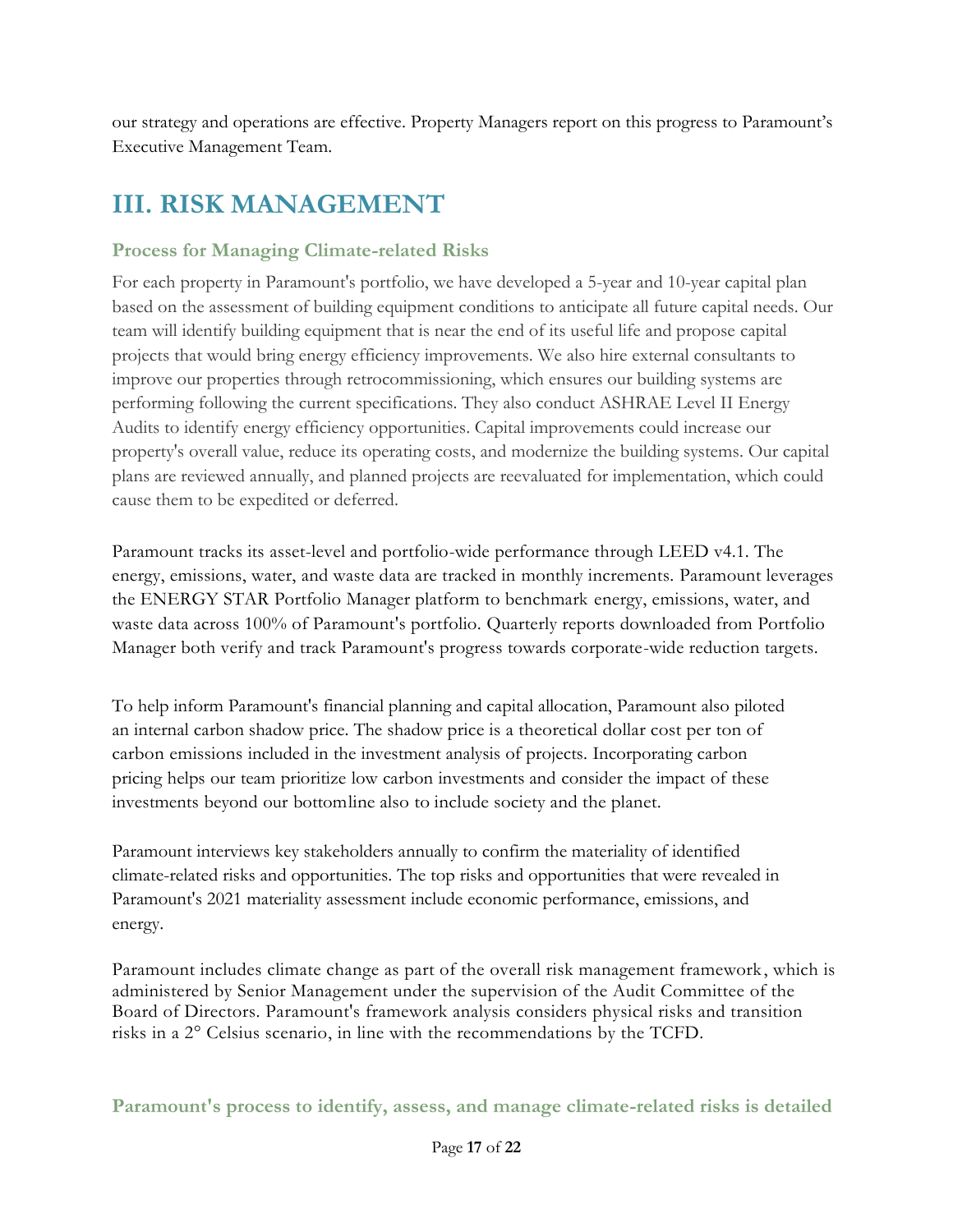#### **in the below table:**

#### **Annual**

- Analyze asset level exposure to physicalclimate hazards through climate scenario analysis
- Assess Critical Tier I Suppliers on ESG performance
- Refresh materiality assessment

#### **Bi-annual**

• Conduct building evaluations through third-party physical risk assessments

#### **Quarterly**

- Evaluate building GHG emissions and environmental performance with Executive Management
- Request price forecasting from vendors

#### **Ongoing**

- Identify location of critical building equipment and proximity to flood zones in underwrites
- Update analyses on emerging transition risks, including legislative developments
- Monitor energy prices and  $\bullet$  . procurement options
- Initiate stakeholder engagement

#### **Current Regulations**

Paramount has assets in New York City and San Francisco, resulting in unique local regulations that must be adhered to throughout Paramount's entire portfolio. New York's Local Law 84 and San Francisco Code Chapter 20 require large buildings to measure energy and water consumption through benchmarking, in line with Paramount's commitment to track resource consumption through ENERGY STAR Portfolio Manager.

#### **Emerging Regulations**

Paramount performs greenhouse gas emission forecasting across all assets to prepare for future regulations on emissions, such as the Securities and Exchange Commission's (SEC) proposed climate change disclosure requirements.<sup>xviii</sup>

For additional information, review the Company's CDP response questions C2.2, C2.3, C2.3a, C2.4, and  $C2.4a$ <sup>xix</sup>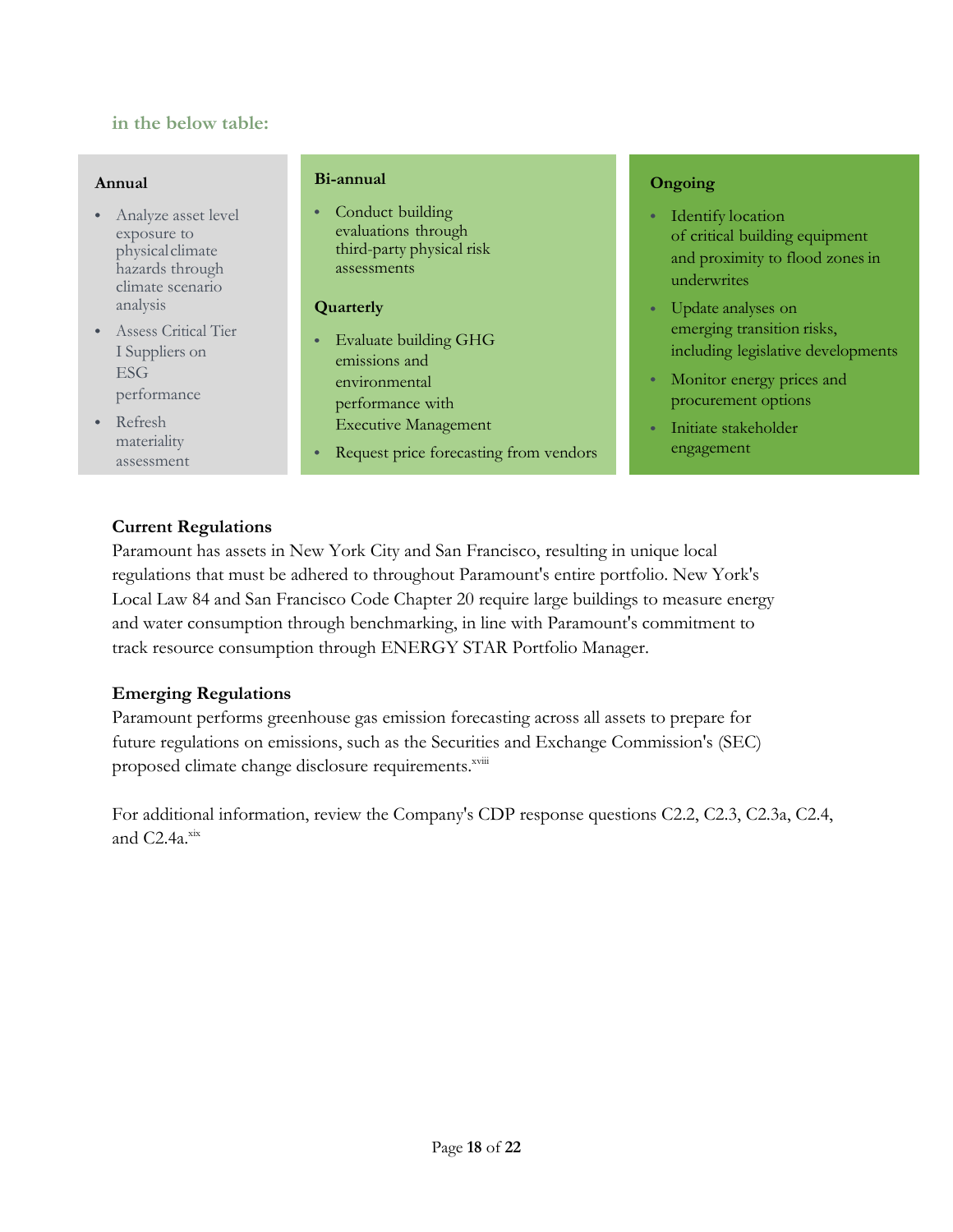# **IV. METRICS AND TARGETS**

Paramount has set ambitious reduction targets for energy, emissions, water, and waste that we are on track to achieve by 2025. These targets encourage innovation, garner Executive Management and Board-level attention, and galvanize reduction efforts across the entire organization. We hold ourselves accountable to these goals and are unwavering in our commitment to minimize the portfolio's environmental footprint.

At Paramount, we are committed to sharing environmental performance data publicly through issuing annual ESG reports. We track our progress against these targets at the organizational level and report performance compared to these targets at the asset level to Paramount's Executive Management Team quarterly. To further integrate responsible climate management practices throughout our organization, the Compensation Committee incorporates key ESG goals into Executive Management variable pay awards.

A key first step in establishing the pathway to decarbonization was setting an interim emission reduction target to drive action within a timeframe that is aligned with corporate planning and investment cycles. Paramount is committed to reducing Scope 1 and Scope 2 greenhouse gas emissions by 35% by 2025 from a 2015 baseline.

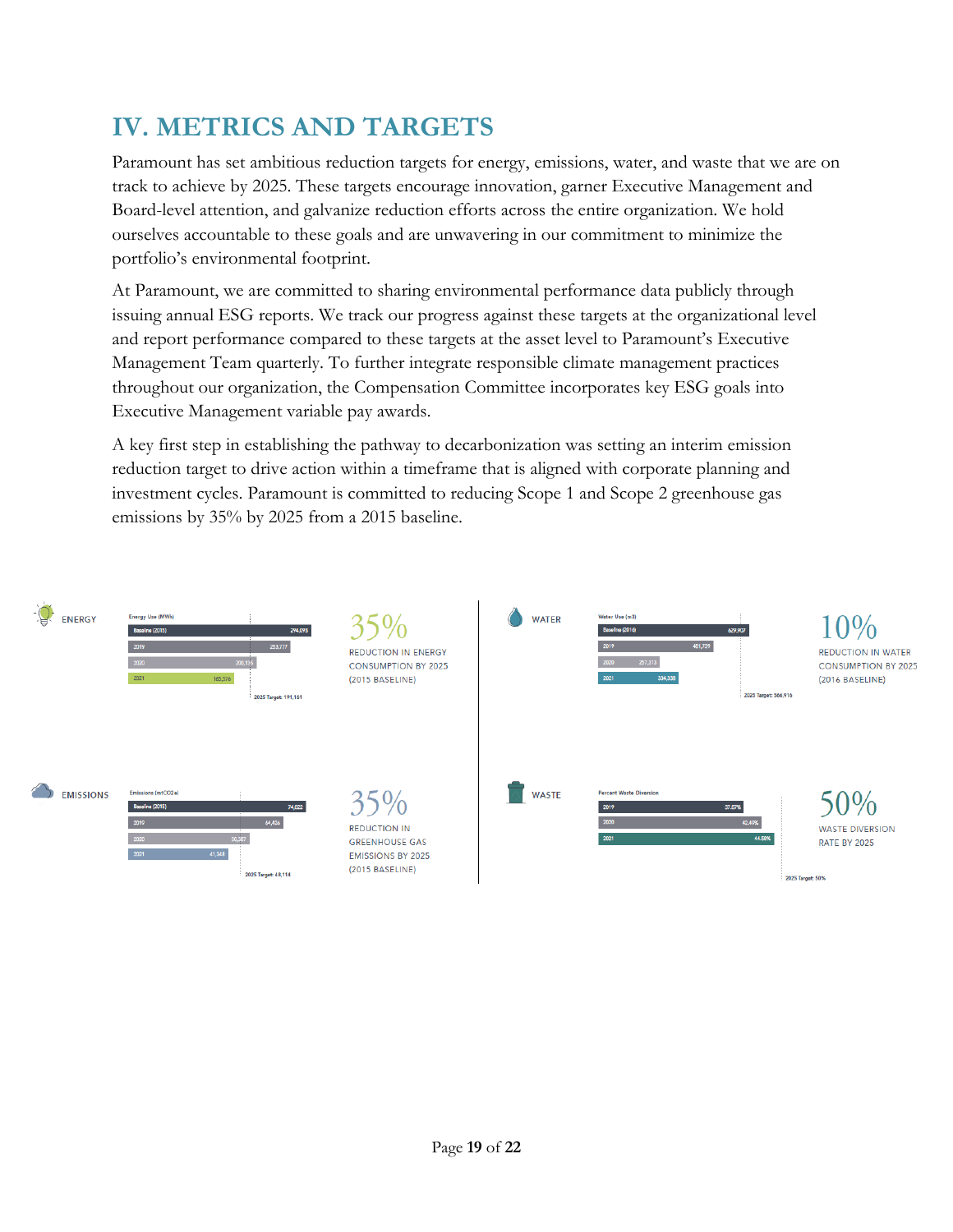# **TCFD Index**

| Pillar / Recommendation                                                                                                                                         | <b>Key Points</b>                                                                                                                                                                                                                                                                                                                                                                                                                                                                                                                                                                                                                         |  |
|-----------------------------------------------------------------------------------------------------------------------------------------------------------------|-------------------------------------------------------------------------------------------------------------------------------------------------------------------------------------------------------------------------------------------------------------------------------------------------------------------------------------------------------------------------------------------------------------------------------------------------------------------------------------------------------------------------------------------------------------------------------------------------------------------------------------------|--|
| Governance: Disclose the organization's governance around climate-related risks and opportunities                                                               |                                                                                                                                                                                                                                                                                                                                                                                                                                                                                                                                                                                                                                           |  |
|                                                                                                                                                                 | Oversight of near- and long-term business strategy is<br>done by Paramount's Board of Directors                                                                                                                                                                                                                                                                                                                                                                                                                                                                                                                                           |  |
|                                                                                                                                                                 | The Audit Committee oversees Environmental and Social<br>matters, while the Nominating & Corporate Governance                                                                                                                                                                                                                                                                                                                                                                                                                                                                                                                             |  |
| Describe the board's oversight of climate-related                                                                                                               | Committee oversees the Governance matters.<br>Paramount's Sustainability Committee sits under the                                                                                                                                                                                                                                                                                                                                                                                                                                                                                                                                         |  |
| risks and opportunities                                                                                                                                         | Audit Committee and oversees the implementation of<br>Paramount's ESG goals and ensures they are fully<br>integrated into the business strategy. Please refer to<br>Paramount's CDP response questions C1.1b, C1.2, and<br>$C1.2a$ .                                                                                                                                                                                                                                                                                                                                                                                                      |  |
| Describe management's role in assessing and<br>managing climate-related risks and opportunities                                                                 | Paramount's Executive Committee, which is chaired by<br>the Chairman and CEO, is responsible for leading ESG<br>initiatives.                                                                                                                                                                                                                                                                                                                                                                                                                                                                                                              |  |
|                                                                                                                                                                 | The Sustainability Committee reports to the Executive<br>Committee and the Audit Committee. Please refer to<br>Paramount's CDP response questions C1.1b, C1.2, and<br>C1.2a.                                                                                                                                                                                                                                                                                                                                                                                                                                                              |  |
| Strategy: Disclose the actual and potential impacts of climate-related risks and opportunities on the                                                           |                                                                                                                                                                                                                                                                                                                                                                                                                                                                                                                                                                                                                                           |  |
| organization's businesses, strategy, and financial planning where such information is material                                                                  | Opportunities: cost savings (resource efficiency),                                                                                                                                                                                                                                                                                                                                                                                                                                                                                                                                                                                        |  |
| Describe the climate-related risks and opportunities<br>the organization has identified over the short-,                                                        | technology (energy source), reputation (assets and<br>services), locational advantage (markets), resiliency                                                                                                                                                                                                                                                                                                                                                                                                                                                                                                                               |  |
| medium-, and long-term                                                                                                                                          | Risks: market, reputational, technology, transition, policy,<br>legal, physical                                                                                                                                                                                                                                                                                                                                                                                                                                                                                                                                                           |  |
| Describe the impact of climate-related risks and<br>opportunities on the organization's businesses,<br>strategy, and financial planning                         | Management of climate-related risks and opportunities is<br>integrated across business, strategy, financial planning,<br>products, services, supply chain, adaptation and<br>mitigation activities, R&D investment, operations and<br>facilities, capital investments, and acquisitions or<br>divestment.                                                                                                                                                                                                                                                                                                                                 |  |
| Describe the resilience of the organization's<br>strategy, taking into consideration different climate-<br>related scenarios, including a 2°C or lower scenario | Paramount performed a climate scenario analysis that<br>focused on physical risks to our assets. The scenario<br>analysis is used to determine potential impacts on<br>Paramount's assets should sea level rise occur. Paramount<br>also considered the opportunities that these scenarios<br>could present.<br>Paramount's annual CDP disclosures also help track<br>TCFD alignment through the CDP Climate Change<br>questionnaire questions that follow the TCFD<br>framework. For additional information on Paramount's<br>risk management strategies related to climate, please<br>review the Company's CDP response questions C2.1, |  |
| C2.2, and C2.2a.<br>Risk Management: Disclose how the organization identifies, assesses, and manages climate-related risks                                      |                                                                                                                                                                                                                                                                                                                                                                                                                                                                                                                                                                                                                                           |  |
| Describe the organization's processes for<br>identifying and assessing climate-related risk                                                                     | For each property in our portfolio, Paramount develops a<br>5-year and 10-year capital plan based on an assessment of                                                                                                                                                                                                                                                                                                                                                                                                                                                                                                                     |  |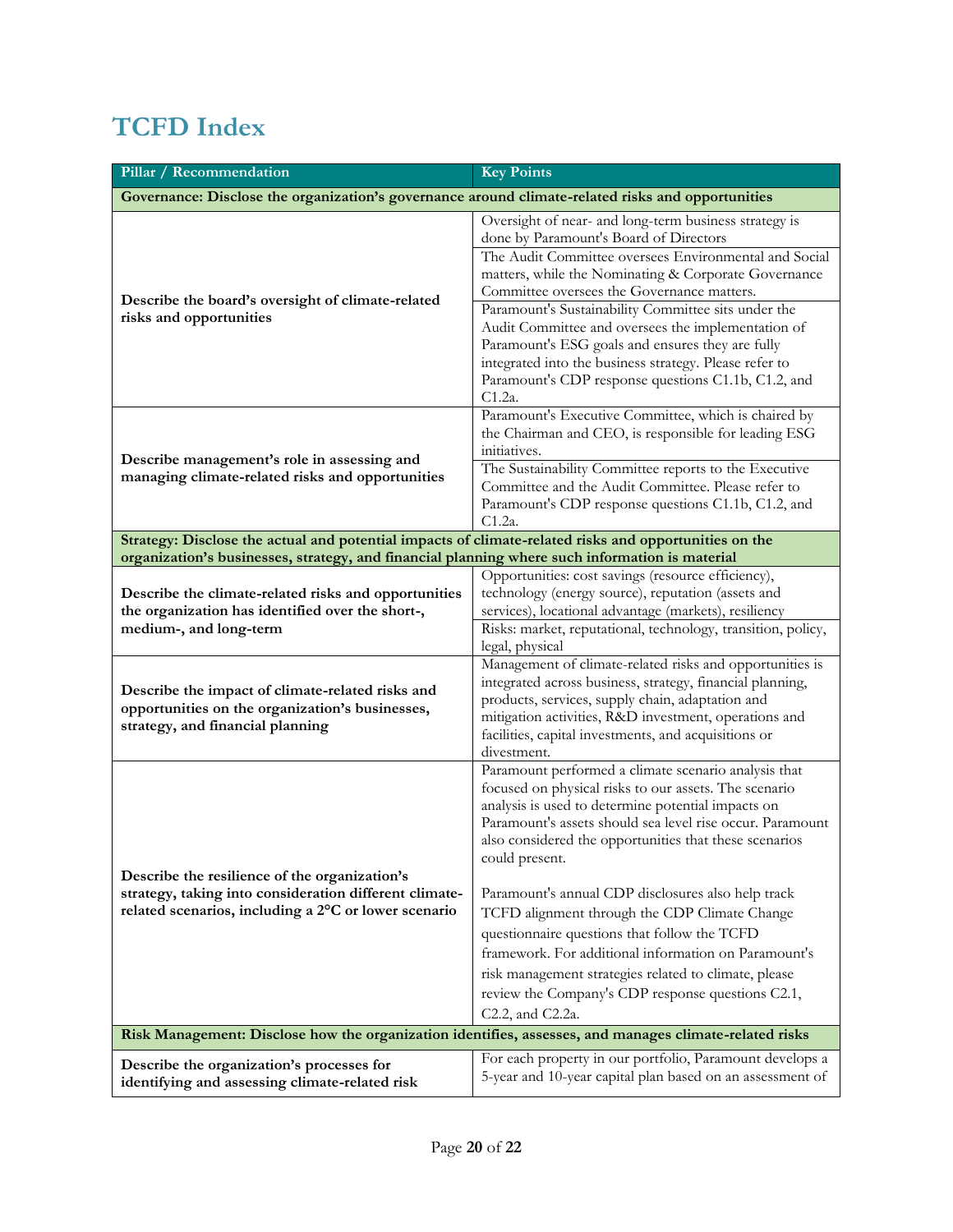| Describe the organization's processes for managing<br>climate-related risks                                                                                          | building equipment conditions to anticipate all future<br>capital needs. To help inform Paramount's financial<br>planning and capital allocation, Paramount also piloted an<br>internal carbon shadow price. Incorporating carbon                                                                                                                                                                                                                                                                                                                                                                                                                                                                                                                                                                                 |
|----------------------------------------------------------------------------------------------------------------------------------------------------------------------|-------------------------------------------------------------------------------------------------------------------------------------------------------------------------------------------------------------------------------------------------------------------------------------------------------------------------------------------------------------------------------------------------------------------------------------------------------------------------------------------------------------------------------------------------------------------------------------------------------------------------------------------------------------------------------------------------------------------------------------------------------------------------------------------------------------------|
| Describe how processes for identifying, assessing,<br>and managing climate-related risks are integrated<br>into the organization's overall risk management           | pricing helps our team prioritize low carbon investments<br>and consider the impact of these investments beyond our<br>bottom line to also include society and the planet.<br>Paramount interviews key stakeholders annually to<br>confirm the materiality of identified climate-related risks<br>and opportunities. The top risks and opportunities that<br>were revealed in Paramount's 2021 materiality assessment<br>include economic performance, emissions, and energy.<br>Paramount includes climate change as part of the overall<br>risk management framework which is administered by<br>Senior Management under the supervision of the Audit<br>Committee of the Board of Directors.<br>For additional information, review the Company's CDP<br>response questions C2.2, C2.3, C2.3a, C2.4, and C2.4a. |
| Metrics & Targets: Disclose the metrics and targets used to assess and manage relevant climate-related<br>risks and opportunities where such information is material |                                                                                                                                                                                                                                                                                                                                                                                                                                                                                                                                                                                                                                                                                                                                                                                                                   |
| Disclose the metrics used by the organization to<br>assess climate-related risks and opportunities in<br>line with its strategy and risk management process          | Categories of metrics: GHG Emissions, Energy, Water,<br>and Waste                                                                                                                                                                                                                                                                                                                                                                                                                                                                                                                                                                                                                                                                                                                                                 |
| Disclose Scope 1, Scope 2, and, if appropriate,<br>Scope 3 greenhouse gas (GHG) emissions, and the<br>related risks                                                  | Please refer to Paramount's 2021 ESG Report, pg. 8<br>("Targets & Performance") for Energy Consumption,<br>GHG Emissions, Water Consumption, and Waste<br>Diversion Percentage                                                                                                                                                                                                                                                                                                                                                                                                                                                                                                                                                                                                                                    |